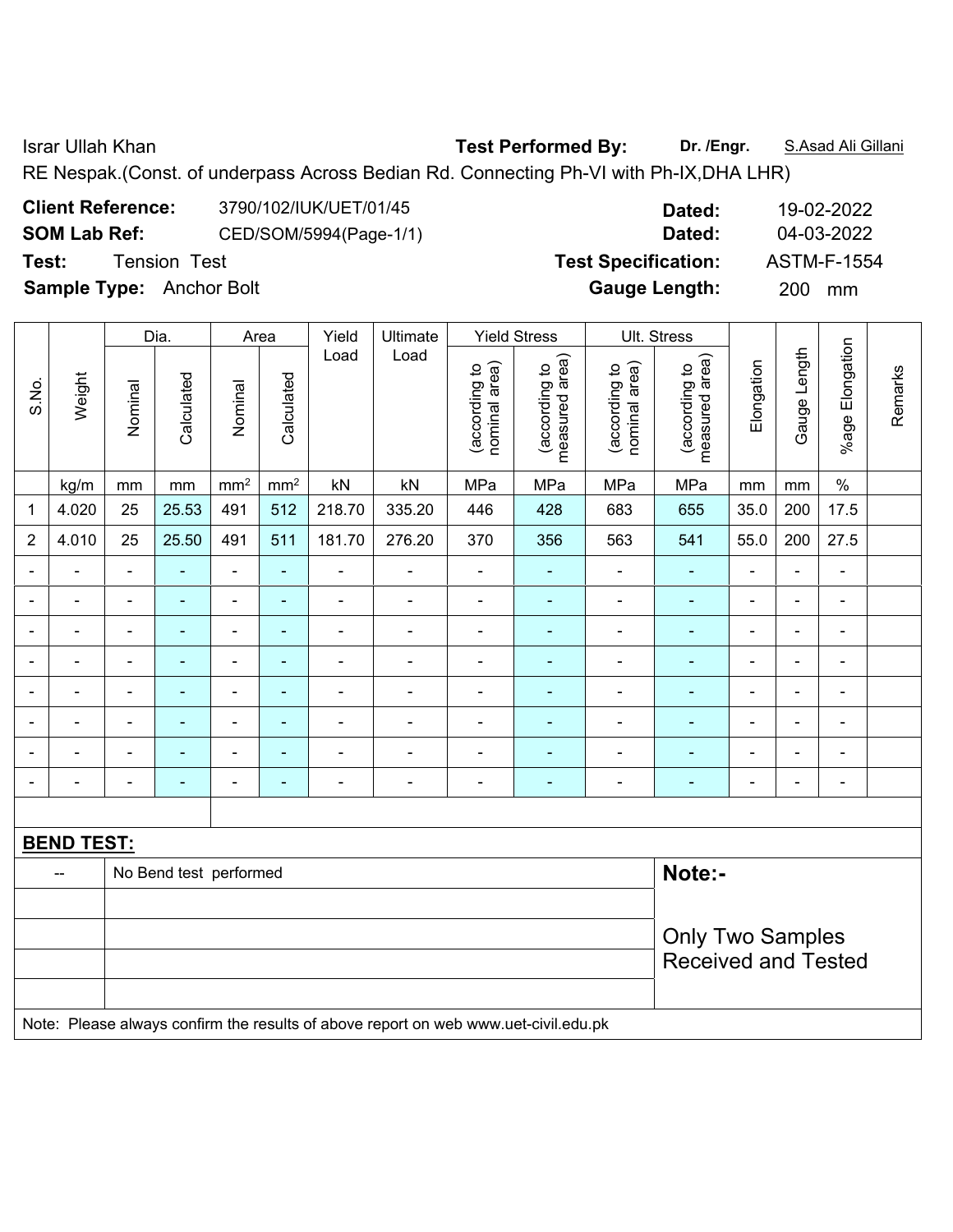Director P & D **Test Performed By: Dr. /Engr.** Asad Ali Gillani

King Edward Dedical University Lhr.(Const Of Masjid Adjcent To Quaid-E-Azam Block At KEMU,Lhr)

| <b>Client Reference:</b> |            | P&D/KEMU 137-39 |
|--------------------------|------------|-----------------|
| Dated:                   | 02-03-2022 |                 |

**Test:** Tension Test & Bend Test **Test Specification:** ASTM-A-615 **Gauge Length:** 8 inch **Sample Type:** Deformed Bar

**SOM Lab Ref:** 6003 (Page-1/1) **Dated:** 02-03-2022 **Dated:** 07-03-2022

|                              |                   |                            | Dia.                     |                 | Area                     | Yield          | Ultimate                                                                            |                                | <b>Yield Stress</b>             | Ult. Stress                    |                                 |                |                          |                       |         |
|------------------------------|-------------------|----------------------------|--------------------------|-----------------|--------------------------|----------------|-------------------------------------------------------------------------------------|--------------------------------|---------------------------------|--------------------------------|---------------------------------|----------------|--------------------------|-----------------------|---------|
| S.No.                        | Weight            | Nominal                    | Calculated               | Nominal         | Calculated               | Load           | Load                                                                                | nominal area)<br>(according to | (according to<br>measured area) | nominal area)<br>(according to | (according to<br>measured area) | Elongation     | Gauge Length             | Elongation<br>$%$ age | Remarks |
|                              | Ib/ft             | $\#$                       | in                       | in <sup>2</sup> | in <sup>2</sup>          | Tons           | Tons                                                                                | psi                            | psi                             | psi                            | psi                             | in             | in                       | $\%$                  |         |
| $\mathbf 1$                  | 1.657             | $6\phantom{1}$             | 0.787                    | 0.44            | 0.487                    | 16.08          | 19.11                                                                               | 80580                          | 72800                           | 95800                          | 86560                           | 1.40           | 8.0                      | 17.5                  |         |
| $\overline{2}$               | 0.658             | $\overline{4}$             | 0.496                    | 0.20            | 0.193                    | 6.34           | 8.00                                                                                | 69920                          | 72460                           | 88240                          | 91440                           | 1.10           | 8.0                      | 13.8                  |         |
| $\blacksquare$               | $\blacksquare$    | $\blacksquare$             | ä,                       | $\blacksquare$  | $\blacksquare$           | $\blacksquare$ | $\blacksquare$                                                                      | $\blacksquare$                 | $\blacksquare$                  | $\qquad \qquad \blacksquare$   | $\blacksquare$                  | $\blacksquare$ | ä,                       | $\blacksquare$        |         |
| $\blacksquare$               | ÷                 | $\blacksquare$             | $\blacksquare$           | $\blacksquare$  | $\blacksquare$           | ÷.             | ÷,                                                                                  | ä,                             | ۰                               | $\overline{a}$                 | $\blacksquare$                  | L,             |                          | $\blacksquare$        |         |
| $\blacksquare$               |                   | $\blacksquare$             | ä,                       | $\blacksquare$  | $\blacksquare$           | ÷.             | ä,                                                                                  | $\blacksquare$                 | $\blacksquare$                  | $\blacksquare$                 | $\blacksquare$                  | ä,             | $\blacksquare$           | $\blacksquare$        |         |
|                              |                   | $\blacksquare$             | ä,                       | $\blacksquare$  | $\blacksquare$           | L,             | ä,                                                                                  | L,                             | ۰                               | $\blacksquare$                 | ä,                              | $\overline{a}$ |                          | ä,                    |         |
|                              |                   | $\blacksquare$             |                          | ä,              |                          | -              | ÷                                                                                   | ä,                             | ۰                               | $\blacksquare$                 |                                 | ÷              |                          | $\blacksquare$        |         |
| $\blacksquare$               |                   | $\blacksquare$             | $\overline{\phantom{0}}$ | $\blacksquare$  | $\overline{\phantom{a}}$ | $\blacksquare$ | ÷                                                                                   | $\blacksquare$                 | ۰                               | $\overline{\phantom{0}}$       | $\blacksquare$                  | $\blacksquare$ | $\overline{\phantom{0}}$ | $\blacksquare$        |         |
| $\blacksquare$               |                   | $\blacksquare$             | ÷                        | $\blacksquare$  | $\blacksquare$           | Ē,             | ä,                                                                                  | $\blacksquare$                 | ۰                               | $\blacksquare$                 | $\blacksquare$                  | ä,             | $\blacksquare$           | $\blacksquare$        |         |
| $\qquad \qquad \blacksquare$ |                   | $\overline{\phantom{0}}$   | ä,                       | $\blacksquare$  | $\overline{\phantom{a}}$ | ÷              | ÷,                                                                                  | $\overline{a}$                 | ۰                               | ÷                              | $\blacksquare$                  | ä,             |                          | $\blacksquare$        |         |
|                              |                   |                            |                          |                 |                          |                |                                                                                     |                                |                                 |                                |                                 |                |                          |                       |         |
|                              | <b>BEND TEST:</b> |                            |                          |                 |                          |                |                                                                                     |                                |                                 |                                |                                 |                |                          |                       |         |
|                              | #6                |                            |                          |                 |                          |                | Sample bend through 180 degrees Satisfactorily without any crack                    |                                |                                 |                                | Note:-                          |                |                          |                       |         |
|                              | #4                |                            |                          |                 |                          |                | Sample bend through 180 degrees Satisfactorily without any crack                    |                                |                                 |                                |                                 |                |                          |                       |         |
|                              |                   | <b>Only Four Samples</b>   |                          |                 |                          |                |                                                                                     |                                |                                 |                                |                                 |                |                          |                       |         |
|                              |                   | <b>Received and Tested</b> |                          |                 |                          |                |                                                                                     |                                |                                 |                                |                                 |                |                          |                       |         |
|                              |                   |                            |                          |                 |                          |                |                                                                                     |                                |                                 |                                |                                 |                |                          |                       |         |
|                              |                   |                            |                          |                 |                          |                | Note: Please always confirm the results of above report on web www.uet-civil.edu.pk |                                |                                 |                                |                                 |                |                          |                       |         |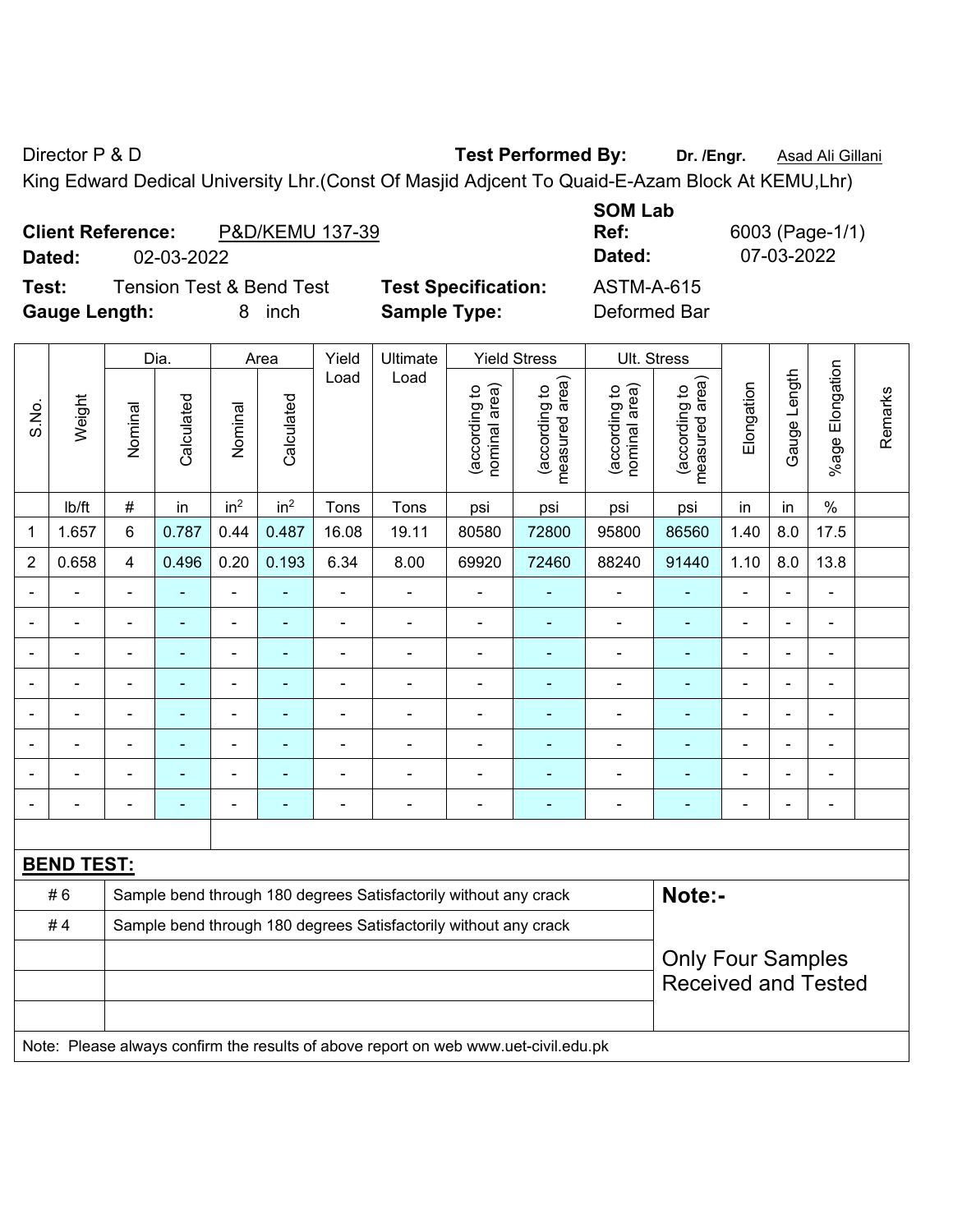### Wasif Manzoor **Test Performed By:** Dr. /Engr. **Asad Ali Gillani** Nuasif Manzoor

Salman Developers.Lahore.(Park House Appartment)

| <b>Client Reference:</b> | Nil |
|--------------------------|-----|
|--------------------------|-----|

**Dated:** 07-03-2022 **Dated:** 07-03-2021

**Test:** Tension Test & Bend Test **Test Specification: Gauge Length:** 8 inch **Sample Type:** Deformed Bar

| <b>SOM Lab</b><br>Ref:<br>Dated: | 6004 (Page-1/1)<br>07-03-2021 |
|----------------------------------|-------------------------------|
| ASTM-A-615                       |                               |
| Deformed Bar                     |                               |

|                |                   | Yield<br>Ultimate<br><b>Yield Stress</b><br>Ult. Stress<br>Dia.<br>Area |                |                 |                          |                              |                                                                                     |                                |                                 |                                |                                 |                          |                          |                              |         |
|----------------|-------------------|-------------------------------------------------------------------------|----------------|-----------------|--------------------------|------------------------------|-------------------------------------------------------------------------------------|--------------------------------|---------------------------------|--------------------------------|---------------------------------|--------------------------|--------------------------|------------------------------|---------|
| S.No.          | Weight            | Nominal                                                                 | Calculated     | Nominal         | Calculated               | Load                         | Load                                                                                | nominal area)<br>(according to | (according to<br>measured area) | (according to<br>nominal area) | (according to<br>measured area) | Elongation               | Gauge Length             | %age Elongation              | Remarks |
|                | lb/ft             | $\#$                                                                    | in             | in <sup>2</sup> | in <sup>2</sup>          | Tons                         | Tons                                                                                | psi                            | psi                             | psi                            | psi                             | in                       | in                       | $\%$                         |         |
| $\mathbf{1}$   | 0.671             | $\overline{\mathbf{4}}$                                                 | 0.501          | 0.20            | 0.197                    | 6.12                         | 8.48                                                                                | 67450                          | 68470                           | 93530                          | 94950                           | 1.00                     | 8.0                      | 12.5                         |         |
| $\overline{2}$ | 0.679             | $\overline{4}$                                                          | 0.505          | 0.20            | 0.200                    | 6.01                         | 8.36                                                                                | 66320                          | 66320                           | 92180                          | 92180                           | 0.90                     | 8.0                      | 11.3                         |         |
| $\blacksquare$ |                   |                                                                         |                | $\blacksquare$  |                          | $\blacksquare$               | ÷,                                                                                  | ä,                             | ÷.                              | $\blacksquare$                 | $\blacksquare$                  | $\overline{a}$           | $\overline{\phantom{0}}$ | $\blacksquare$               |         |
| $\blacksquare$ |                   | ä,                                                                      | $\blacksquare$ | $\blacksquare$  | $\blacksquare$           | $\blacksquare$               | $\blacksquare$                                                                      | ä,                             | $\blacksquare$                  | $\blacksquare$                 | $\blacksquare$                  | ä,                       | $\blacksquare$           | $\blacksquare$               |         |
| ۰              | $\overline{a}$    | $\blacksquare$                                                          | $\blacksquare$ | $\blacksquare$  | $\overline{\phantom{a}}$ | $\qquad \qquad \blacksquare$ | $\blacksquare$                                                                      | $\blacksquare$                 | $\blacksquare$                  | $\blacksquare$                 | $\blacksquare$                  | $\overline{\phantom{a}}$ | $\blacksquare$           | $\qquad \qquad \blacksquare$ |         |
| $\blacksquare$ |                   | L,                                                                      | $\blacksquare$ | $\blacksquare$  | $\overline{\phantom{a}}$ | ÷,                           | ÷,                                                                                  | Ē,                             | ä,                              | $\blacksquare$                 | $\blacksquare$                  | ä,                       | $\blacksquare$           | $\blacksquare$               |         |
|                |                   | L,                                                                      | ÷              | ÷,              |                          | ÷                            | $\blacksquare$                                                                      | L,                             | ä,                              | $\blacksquare$                 | ä,                              | L,                       | ä,                       | ä,                           |         |
| ۰              |                   |                                                                         | $\blacksquare$ | $\blacksquare$  |                          | $\overline{a}$               | $\blacksquare$                                                                      |                                |                                 |                                | $\blacksquare$                  |                          |                          |                              |         |
|                |                   |                                                                         |                | $\blacksquare$  |                          | $\blacksquare$               | $\blacksquare$                                                                      | $\blacksquare$                 |                                 | $\overline{\phantom{0}}$       | $\overline{\phantom{0}}$        |                          |                          | $\blacksquare$               |         |
| $\blacksquare$ |                   | ä,                                                                      | $\blacksquare$ | $\blacksquare$  | ٠                        | $\overline{a}$               | $\blacksquare$                                                                      | $\blacksquare$                 | ÷                               | $\blacksquare$                 | $\blacksquare$                  | Ē,                       | $\blacksquare$           | $\blacksquare$               |         |
|                |                   |                                                                         |                |                 |                          |                              |                                                                                     |                                |                                 |                                |                                 |                          |                          |                              |         |
|                | <b>BEND TEST:</b> |                                                                         |                |                 |                          |                              |                                                                                     |                                |                                 |                                |                                 |                          |                          |                              |         |
|                | #4                |                                                                         |                |                 |                          |                              | Sample bend through 180 degrees Satisfactorily without any crack                    |                                |                                 |                                | Note:-                          |                          |                          |                              |         |
|                |                   |                                                                         |                |                 |                          |                              |                                                                                     |                                |                                 |                                |                                 |                          |                          |                              |         |
|                |                   | <b>Only Three Samples</b>                                               |                |                 |                          |                              |                                                                                     |                                |                                 |                                |                                 |                          |                          |                              |         |
|                |                   | <b>Received and Tested</b>                                              |                |                 |                          |                              |                                                                                     |                                |                                 |                                |                                 |                          |                          |                              |         |
|                |                   |                                                                         |                |                 |                          |                              |                                                                                     |                                |                                 |                                |                                 |                          |                          |                              |         |
|                |                   |                                                                         |                |                 |                          |                              | Note: Please always confirm the results of above report on web www.uet-civil.edu.pk |                                |                                 |                                |                                 |                          |                          |                              |         |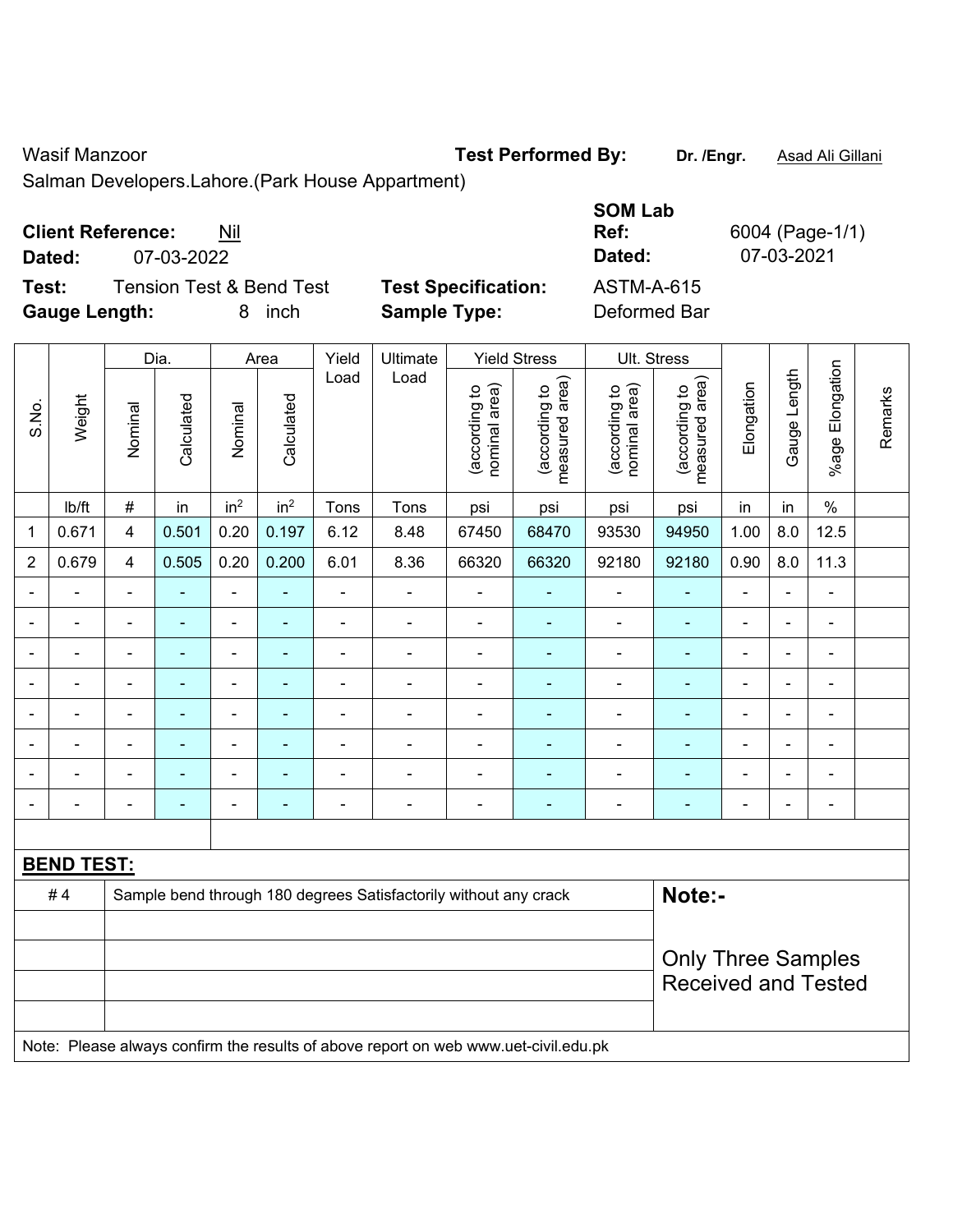S. Asad Ali **Gillani** 

Lt Col. Rashid Ahmad ® **Test Performed By:** Dr. /Engr.

Engr. InCharge Jamia Tul Mustafa.(Const.Of Madrassa Hostel Building Knowledge City Lahore)

**Client Reference:** JMT/Lab/10 **Dated:** 07-03-2022 **Dated:** 07-03-2022 **Test:** Tension Test & Bend Test **Test Specification:** ASTM-A-615 **Gauge Length:** 8 inch **Sample Type:** Deformed Bar

**SOM Lab Ref:** 6005 (Page-1/1)

|                |                          |                                                                                             | Yield<br>Dia.<br>Ultimate<br><b>Yield Stress</b><br>Ult. Stress<br>Area |                 |                 |                |                                                                                     |                                |                                             |                                |                                 |                |              |                           |         |
|----------------|--------------------------|---------------------------------------------------------------------------------------------|-------------------------------------------------------------------------|-----------------|-----------------|----------------|-------------------------------------------------------------------------------------|--------------------------------|---------------------------------------------|--------------------------------|---------------------------------|----------------|--------------|---------------------------|---------|
| S.No.          | Weight                   | Nominal                                                                                     | Calculated                                                              | Nominal         | Calculated      | Load           | Load                                                                                | nominal area)<br>(according to | (according to<br>measured area)<br>measured | nominal area)<br>(according to | (according to<br>measured area) | Elongation     | Gauge Length | Elongation<br>$%$ age $ $ | Remarks |
|                | lb/ft                    | $\#$                                                                                        | in                                                                      | in <sup>2</sup> | in <sup>2</sup> | Tons           | Tons                                                                                | psi                            | psi                                         | psi                            | psi                             | in             | in           | $\%$                      |         |
| 1              | 2.625                    | 8                                                                                           | 0.991                                                                   | 0.79            | 0.771           | 27.73          | 35.68                                                                               | 77410                          | 79320                                       | 99600                          | 102060                          | 1.20           | 8.0          | 15.0                      |         |
| $\overline{2}$ | 1.487                    | 6                                                                                           | 0.746                                                                   | 0.44            | 0.437           | 13.71          | 18.73                                                                               | 68730                          | 69200                                       | 93860                          | 94510                           | 1.20           | 8.0          | 15.0                      |         |
| 3              | 0.660                    | 4                                                                                           | 0.497                                                                   | 0.20            | 0.194           | 6.37           | 8.23                                                                                | 70260                          | 72430                                       | 90720                          | 93520                           | 1.20           | 8.0          | 15.0                      |         |
|                | ÷                        | $\blacksquare$                                                                              | ÷                                                                       | ÷,              |                 | ÷,             | ä,                                                                                  | $\blacksquare$                 | $\blacksquare$                              | $\blacksquare$                 | $\blacksquare$                  | $\blacksquare$ |              | $\blacksquare$            |         |
|                | $\overline{\phantom{a}}$ | $\blacksquare$                                                                              | ٠                                                                       | ÷,              |                 | ä,             | $\blacksquare$                                                                      | $\blacksquare$                 | ٠                                           | $\blacksquare$                 | $\blacksquare$                  | ä,             | ÷,           | $\blacksquare$            |         |
|                | ÷                        |                                                                                             | $\blacksquare$                                                          | $\blacksquare$  |                 | $\blacksquare$ | ä,                                                                                  | ÷,                             | ٠                                           | $\blacksquare$                 | L,                              | $\overline{a}$ |              | ä,                        |         |
|                |                          |                                                                                             | $\overline{\phantom{0}}$                                                | $\blacksquare$  |                 |                | $\blacksquare$                                                                      | $\blacksquare$                 | $\blacksquare$                              | $\blacksquare$                 | $\blacksquare$                  | $\blacksquare$ |              | $\blacksquare$            |         |
|                |                          |                                                                                             |                                                                         | ÷               |                 |                |                                                                                     | ä,                             |                                             |                                |                                 |                |              |                           |         |
|                |                          |                                                                                             | ۰                                                                       | ۰               |                 |                | $\overline{\phantom{0}}$                                                            | -                              | $\overline{\phantom{0}}$                    | $\blacksquare$                 | ۰                               | $\blacksquare$ |              | $\blacksquare$            |         |
| $\blacksquare$ |                          |                                                                                             | ۰                                                                       | ä,              |                 |                | ä,                                                                                  | ä,                             | $\blacksquare$                              | $\blacksquare$                 | ä,                              | ä,             |              | $\blacksquare$            |         |
|                |                          |                                                                                             |                                                                         |                 |                 |                |                                                                                     |                                |                                             |                                |                                 |                |              |                           |         |
|                | <b>BEND TEST:</b>        |                                                                                             |                                                                         |                 |                 |                |                                                                                     |                                |                                             |                                |                                 |                |              |                           |         |
|                | # 8                      |                                                                                             |                                                                         |                 |                 |                | Sample bend through 180 degrees Satisfactorily without any crack                    |                                |                                             |                                | Note:-                          |                |              |                           |         |
|                | #6                       | Sample bend through 180 degrees Satisfactorily without any crack                            |                                                                         |                 |                 |                |                                                                                     |                                |                                             |                                |                                 |                |              |                           |         |
|                | #4                       | Sample bend through 180 degrees Satisfactorily without any crack<br><b>Only Six Samples</b> |                                                                         |                 |                 |                |                                                                                     |                                |                                             |                                |                                 |                |              |                           |         |
|                |                          | <b>Received and Tested</b>                                                                  |                                                                         |                 |                 |                |                                                                                     |                                |                                             |                                |                                 |                |              |                           |         |
|                |                          |                                                                                             |                                                                         |                 |                 |                | Note: Please always confirm the results of above report on web www.uet-civil.edu.pk |                                |                                             |                                |                                 |                |              |                           |         |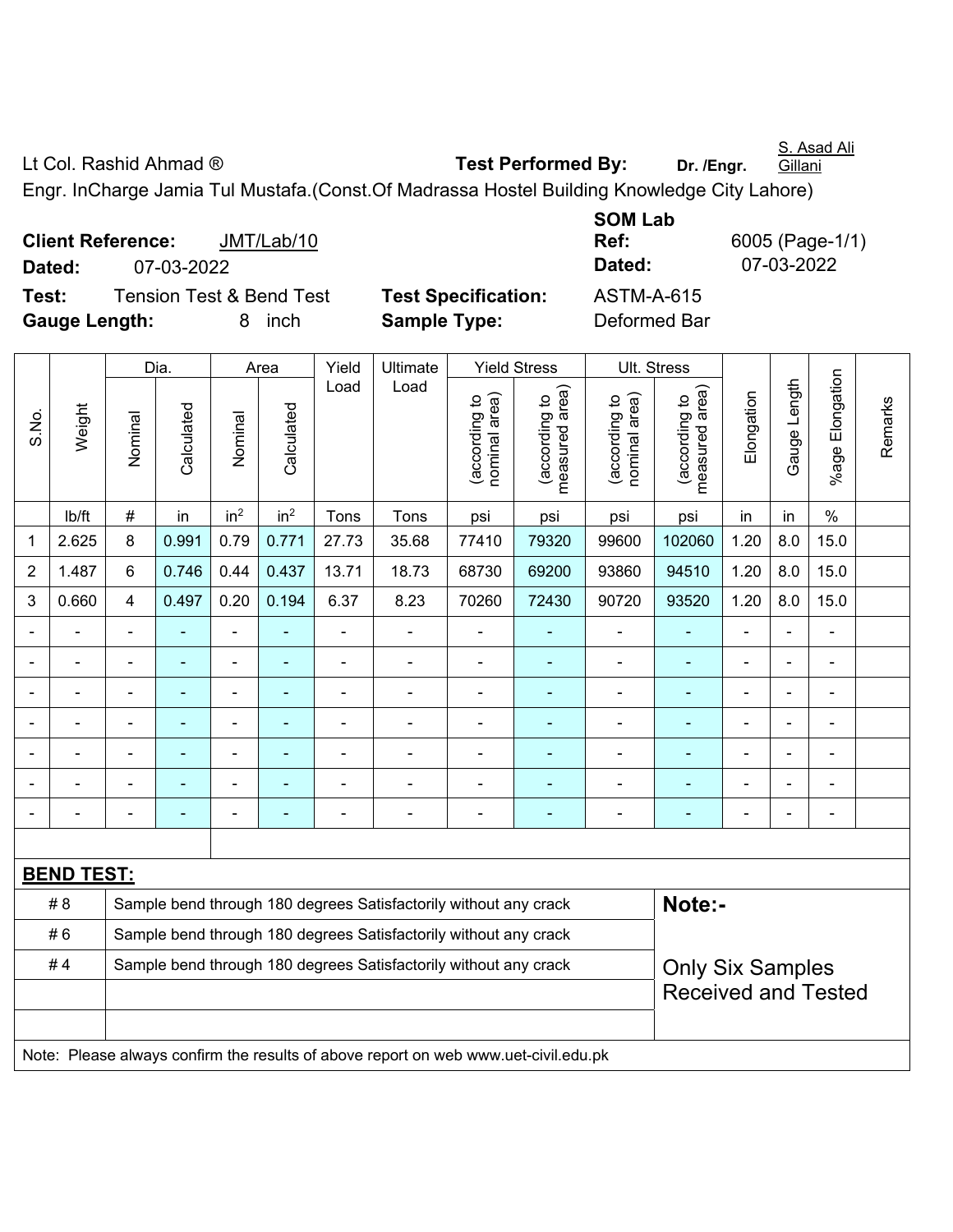Assistant Director(Q),S Sub Div **Test Performed By:** Dr. /Engr. **Asad Ali Gillani** WASA Multan.(Swerage Scheme For Ali Town,Basti Masoom Shah & Adjacent Area WASA Multan)

|        | <b>Client Reference:</b><br>04/AD(Q)/WASA |                            | Ref:       | 6006 (Page-1 |
|--------|-------------------------------------------|----------------------------|------------|--------------|
| Dated: | 15-01-2022                                |                            | Dated:     | 07-03-2022   |
| Test:  | <b>Tension Test &amp; Bend Test</b>       | <b>Test Specification:</b> | ASTM-A-615 |              |

**Test Specification:** ASTM-A-615 **Gauge Length:** 8 inch **Sample Type:** Deformed Bar

**SOM Lab Ref:** 6006 (Page-1/1)

|       |                   |                                                                            | Dia.           |                          | Area            | Yield          | Ultimate       |                                | <b>Yield Stress</b>             | Ult. Stress                    |                                 |                          |                |                 |         |
|-------|-------------------|----------------------------------------------------------------------------|----------------|--------------------------|-----------------|----------------|----------------|--------------------------------|---------------------------------|--------------------------------|---------------------------------|--------------------------|----------------|-----------------|---------|
| S.No. | Weight            | Nominal                                                                    | Calculated     | Nominal                  | Calculated      | Load           | Load           | nominal area)<br>(according to | measured area)<br>(according to | nominal area)<br>(according to | measured area)<br>(according to | Elongation               | Gauge Length   | %age Elongation | Remarks |
|       | lb/ft             | $\#$                                                                       | in             | in <sup>2</sup>          | in <sup>2</sup> | Tons           | Tons           | psi                            | psi                             | psi                            | psi                             | in                       | in             | $\%$            |         |
| 1     | 0.627             | 4                                                                          | 0.484          | 0.20                     | 0.184           | 5.96           | 9.50           | 65760                          | 71480                           | 104770                         | 113880                          | 1.10                     | 8.0            | 13.8            |         |
|       |                   | L,                                                                         | ٠              | ä,                       | ÷               | $\blacksquare$ | $\blacksquare$ | $\blacksquare$                 | $\blacksquare$                  | ÷,                             | ÷                               | $\blacksquare$           | $\blacksquare$ | $\blacksquare$  |         |
|       |                   | $\overline{a}$                                                             | $\overline{a}$ | $\blacksquare$           | ÷               |                |                |                                | $\blacksquare$                  | $\overline{a}$                 | $\blacksquare$                  | $\blacksquare$           |                | $\blacksquare$  |         |
|       |                   | $\blacksquare$                                                             | ۰              | ÷                        | ÷               | $\blacksquare$ | $\blacksquare$ | $\blacksquare$                 | ۰                               | ÷                              | ۰                               |                          | $\overline{a}$ | ÷               |         |
|       |                   | $\blacksquare$                                                             | $\blacksquare$ | $\blacksquare$           | $\blacksquare$  | $\blacksquare$ |                | $\blacksquare$                 | ٠                               | $\blacksquare$                 | ٠                               | $\blacksquare$           | $\blacksquare$ | $\blacksquare$  |         |
|       |                   | $\blacksquare$                                                             |                | $\overline{\phantom{0}}$ |                 |                |                |                                |                                 |                                | ۰                               |                          |                | ۰               |         |
|       |                   | $\blacksquare$                                                             | ÷,             | $\blacksquare$           | ÷               | ä,             | $\blacksquare$ | $\blacksquare$                 | ÷                               | Ē,                             | ÷                               |                          | $\blacksquare$ | $\blacksquare$  |         |
|       | $\blacksquare$    | $\blacksquare$                                                             | $\blacksquare$ | $\blacksquare$           | $\blacksquare$  | $\blacksquare$ | $\blacksquare$ | $\blacksquare$                 | ٠                               | $\blacksquare$                 | $\blacksquare$                  | $\blacksquare$           | $\blacksquare$ | $\blacksquare$  |         |
|       |                   | $\blacksquare$                                                             |                | ۰                        |                 |                |                |                                | ۰                               |                                |                                 |                          |                | -               |         |
|       |                   | ٠                                                                          | ۰              | $\overline{\phantom{0}}$ | ۰               | $\blacksquare$ | $\blacksquare$ | $\blacksquare$                 | ۰                               | Ē,                             | ۰                               | $\overline{\phantom{0}}$ | $\blacksquare$ | $\blacksquare$  |         |
|       |                   |                                                                            |                |                          |                 |                |                |                                |                                 |                                |                                 |                          |                |                 |         |
|       | <b>BEND TEST:</b> |                                                                            |                |                          |                 |                |                |                                |                                 |                                |                                 |                          |                |                 |         |
|       | #4                | Note:-<br>Sample bend through 180 degrees Satisfactorily without any crack |                |                          |                 |                |                |                                |                                 |                                |                                 |                          |                |                 |         |
|       |                   |                                                                            |                |                          |                 |                |                |                                |                                 |                                |                                 |                          |                |                 |         |
|       |                   |                                                                            |                |                          |                 |                |                |                                |                                 |                                | <b>Only Two Samples</b>         |                          |                |                 |         |
|       |                   |                                                                            |                |                          |                 |                |                |                                |                                 |                                | <b>Received and Tested</b>      |                          |                |                 |         |
|       |                   |                                                                            |                |                          |                 |                |                |                                |                                 |                                |                                 |                          |                |                 |         |

Note: Please always confirm the results of above report on web www.uet-civil.edu.pk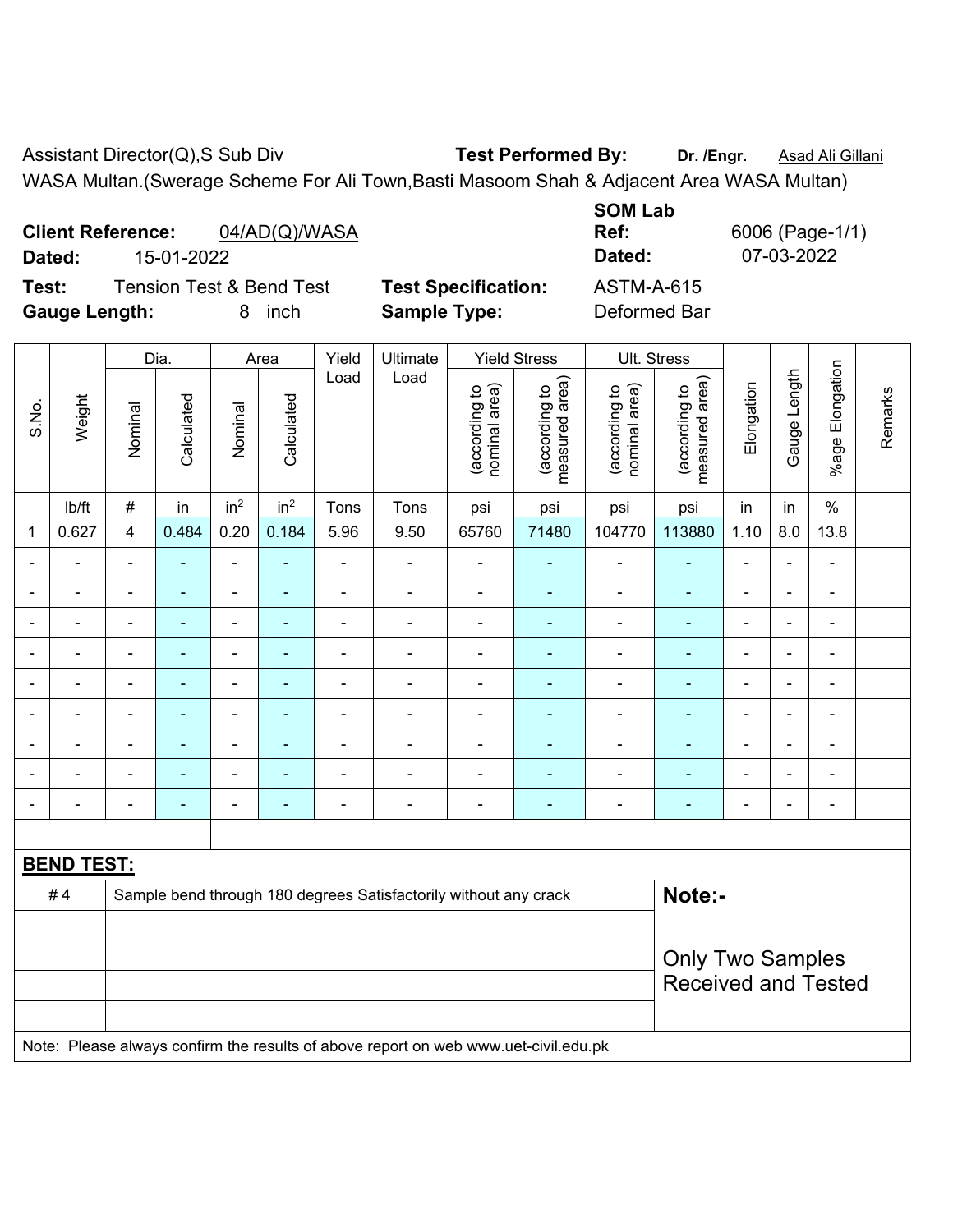Yasir Javed **Test Performed By:** Dr. /Engr. **Asad Ali Gillani** Casir Javed

Office Manager Petrocon Pvt Ltd.(Small Genset Installation At Shershah Terminal)

# **Client Reference:** 100/UET-P312/TEST

**Dated:** 05-03-2022 **Dated:** 07-03-2022

**Test:** Tension Test & Bend Test **Test Specification:** ASTM-A-615 **Gauge Length:** 8 inch **Sample Type:** Deformed Bar (Amreli Steel)

**SOM Lab** 

**Ref:** 6007 (Page-1/2)

┑

|                          |                                                                                     | Dia.<br>Yield<br>Ultimate<br><b>Yield Stress</b><br>Ult. Stress<br>Area |                          |                 |                 |                |                          |                                |                                 |                                |                                 |                |                |                          |         |
|--------------------------|-------------------------------------------------------------------------------------|-------------------------------------------------------------------------|--------------------------|-----------------|-----------------|----------------|--------------------------|--------------------------------|---------------------------------|--------------------------------|---------------------------------|----------------|----------------|--------------------------|---------|
| S.No.                    | Weight                                                                              | Nominal                                                                 | Calculated               | Nominal         | Calculated      | Load           | Load                     | nominal area)<br>(according to | (according to<br>measured area) | nominal area)<br>(according to | (according to<br>measured area) | Elongation     | Gauge Length   | Elongation<br>$%$ age I  | Remarks |
|                          | lb/ft                                                                               | $\#$                                                                    | in                       | in <sup>2</sup> | in <sup>2</sup> | Tons           | Tons                     | psi                            | psi                             | psi                            | psi                             | in             | in             | $\%$                     |         |
| $\mathbf 1$              | 0.656                                                                               | $\overline{4}$                                                          | 0.496                    | 0.20            | 0.193           | 7.72           | 9.23                     | 85100                          | 88180                           | 101730                         | 105420                          | 1.00           | 8.0            | 12.5                     |         |
|                          |                                                                                     | $\blacksquare$                                                          | $\blacksquare$           | $\blacksquare$  | $\overline{a}$  | -              |                          | $\blacksquare$                 | $\blacksquare$                  | $\overline{\phantom{a}}$       | $\blacksquare$                  | $\blacksquare$ | $\blacksquare$ | $\blacksquare$           |         |
| $\blacksquare$           |                                                                                     |                                                                         | $\blacksquare$           |                 |                 | $\blacksquare$ |                          | $\blacksquare$                 |                                 | $\blacksquare$                 |                                 | Ē,             | $\blacksquare$ | $\blacksquare$           |         |
| $\blacksquare$           |                                                                                     | $\blacksquare$                                                          | $\overline{\phantom{0}}$ | ۰               |                 | $\overline{a}$ |                          | ٠                              | $\blacksquare$                  | $\qquad \qquad \blacksquare$   | $\overline{\phantom{0}}$        | $\blacksquare$ | $\blacksquare$ | $\overline{\phantom{0}}$ |         |
| $\overline{\phantom{a}}$ | ٠                                                                                   | $\blacksquare$                                                          | $\blacksquare$           | $\blacksquare$  |                 | $\blacksquare$ | ٠                        | $\blacksquare$                 | $\blacksquare$                  | $\blacksquare$                 |                                 | Ē,             | $\blacksquare$ | $\blacksquare$           |         |
| $\overline{\phantom{a}}$ |                                                                                     | $\blacksquare$                                                          | ۰                        | $\blacksquare$  | $\blacksquare$  | $\blacksquare$ | $\overline{\phantom{0}}$ | $\qquad \qquad \blacksquare$   | $\blacksquare$                  | $\qquad \qquad \blacksquare$   | $\blacksquare$                  | $\blacksquare$ | ÷,             | $\overline{\phantom{a}}$ |         |
| $\blacksquare$           | ÷                                                                                   | $\blacksquare$                                                          | $\blacksquare$           | $\blacksquare$  | $\blacksquare$  | $\blacksquare$ | $\overline{\phantom{a}}$ | $\blacksquare$                 | $\blacksquare$                  | $\blacksquare$                 | $\blacksquare$                  | $\blacksquare$ | $\blacksquare$ | ÷                        |         |
| $\blacksquare$           |                                                                                     |                                                                         | $\blacksquare$           | ۰               | $\blacksquare$  |                | ÷                        | $\blacksquare$                 | $\overline{\phantom{0}}$        | $\blacksquare$                 | $\overline{\phantom{0}}$        | $\blacksquare$ | ÷,             | ä,                       |         |
|                          |                                                                                     |                                                                         | ۰                        |                 |                 | $\blacksquare$ | Ē,                       | $\blacksquare$                 |                                 | $\blacksquare$                 |                                 |                | ä,             | ä,                       |         |
|                          |                                                                                     |                                                                         | $\blacksquare$           |                 | ۰               |                | ÷                        | $\blacksquare$                 | $\blacksquare$                  | $\blacksquare$                 | $\blacksquare$                  |                | $\blacksquare$ | $\blacksquare$           |         |
|                          |                                                                                     |                                                                         |                          |                 |                 |                |                          |                                |                                 |                                |                                 |                |                |                          |         |
|                          | <b>BEND TEST:</b>                                                                   |                                                                         |                          |                 |                 |                |                          |                                |                                 |                                |                                 |                |                |                          |         |
|                          | $\overline{\phantom{a}}$                                                            |                                                                         | No Bend test performed   |                 |                 |                |                          |                                |                                 |                                | Note:-                          |                |                |                          |         |
|                          |                                                                                     |                                                                         |                          |                 |                 |                |                          |                                |                                 |                                |                                 |                |                |                          |         |
|                          |                                                                                     |                                                                         |                          |                 |                 |                |                          |                                |                                 |                                | <b>Only One Sample</b>          |                |                |                          |         |
|                          |                                                                                     | <b>Received and Tested</b>                                              |                          |                 |                 |                |                          |                                |                                 |                                |                                 |                |                |                          |         |
|                          | Note: Please always confirm the results of above report on web www.uet-civil.edu.pk |                                                                         |                          |                 |                 |                |                          |                                |                                 |                                |                                 |                |                |                          |         |
|                          |                                                                                     |                                                                         |                          |                 |                 |                |                          |                                |                                 |                                |                                 |                |                |                          |         |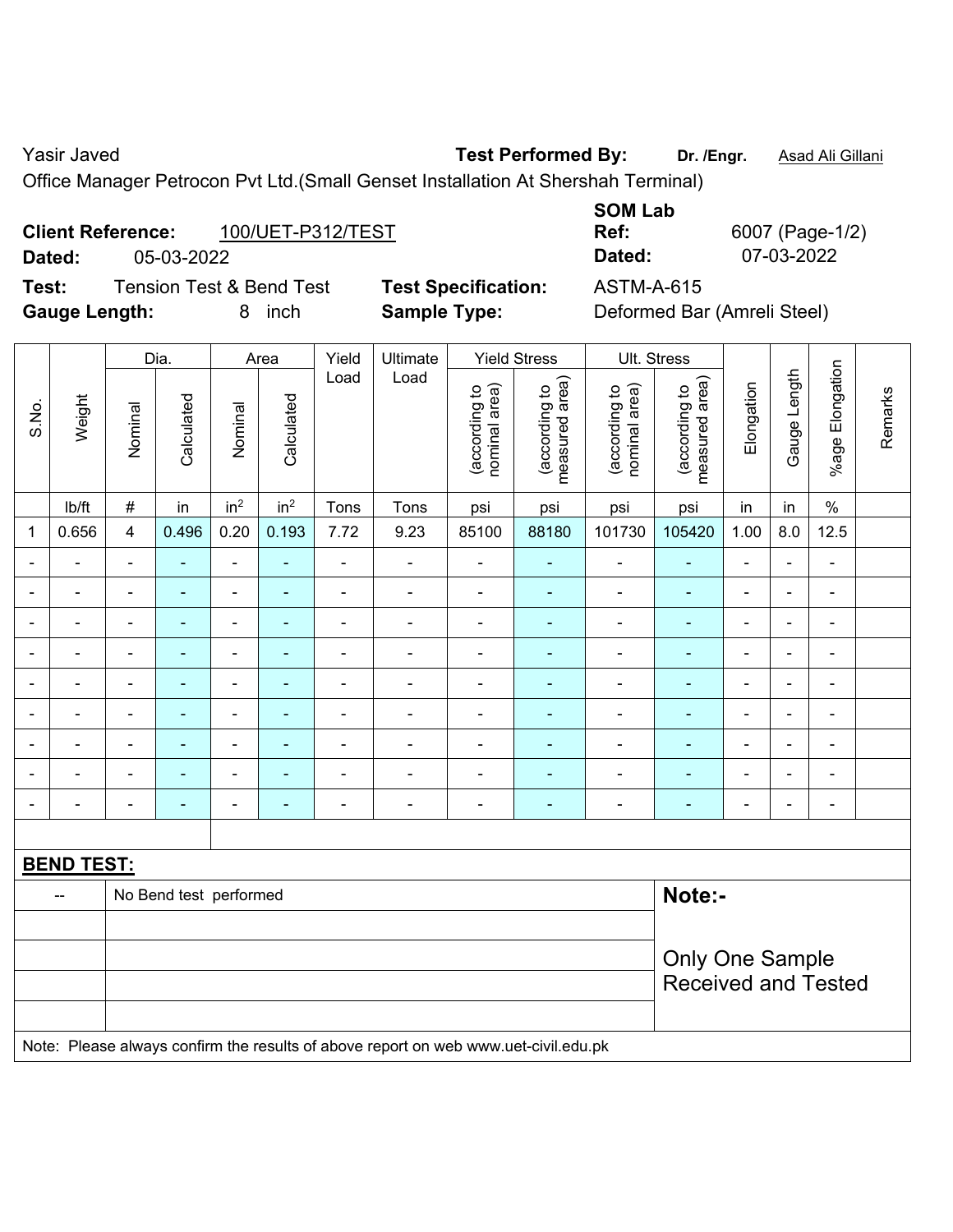Yasir Javed **Test Performed By:** Dr. /Engr. **Asad Ali Gillani** Casir Javed

Office Manager Petrocon Pvt Ltd.(LSR Structure At Shell Pakistan Tarujabba Terminal)

### **Client Reference:** 100/UET-P313/TEST

**Dated:** 05-03-2022 **Dated:** 07-03-2022

**Test:** Tension Test & Bend Test **Test Specification:** ASTM-A-615 **Gauge Length:** 8 inch **Sample Type:** Deformed Bar (Amreli Steel)

**SOM Lab** 

**Ref:** 6007 (Page-2/2)

|                          |                          |                         | Dia.                   |                              | Area            | Yield          | Ultimate                 |                                | <b>Yield Stress</b>             |                                | Ult. Stress                     |                |                          |                 |         |
|--------------------------|--------------------------|-------------------------|------------------------|------------------------------|-----------------|----------------|--------------------------|--------------------------------|---------------------------------|--------------------------------|---------------------------------|----------------|--------------------------|-----------------|---------|
| S.No.                    | Weight                   | Nominal                 | Calculated             | Nominal                      | Calculated      | Load           | Load                     | nominal area)<br>(according to | (according to<br>measured area) | (according to<br>nominal area) | (according to<br>measured area) | Elongation     | Gauge Length             | %age Elongation | Remarks |
|                          | lb/ft                    | $\#$                    | in                     | in <sup>2</sup>              | in <sup>2</sup> | Tons           | Tons                     | psi                            | psi                             | psi                            | psi                             | in             | in                       | $\%$            |         |
| 1                        | 1.073                    | 5                       | 0.633                  | 0.31                         | 0.315           | 11.08          | 13.91                    | 78830                          | 77580                           | 98990                          | 97420                           | 1.30           | 8.0                      | 16.3            |         |
| $\overline{2}$           | 0.669                    | $\overline{\mathbf{4}}$ | 0.501                  | 0.20                         | 0.197           | 7.72           | 9.12                     | 85100                          | 86390                           | 100610                         | 102140                          | 1.00           | 8.0                      | 12.5            |         |
|                          |                          | $\blacksquare$          | ÷,                     | ÷,                           | ٠               | $\blacksquare$ | $\blacksquare$           | $\overline{\phantom{a}}$       | ٠                               | $\blacksquare$                 | ٠                               | $\overline{a}$ |                          | $\blacksquare$  |         |
| $\overline{\phantom{0}}$ | $\overline{\phantom{a}}$ | $\blacksquare$          | ۰                      | $\overline{\phantom{a}}$     | $\blacksquare$  | $\blacksquare$ | $\overline{\phantom{a}}$ | $\blacksquare$                 | $\blacksquare$                  | $\blacksquare$                 | $\blacksquare$                  | $\blacksquare$ | $\blacksquare$           | $\blacksquare$  |         |
|                          |                          | $\blacksquare$          | $\blacksquare$         | $\overline{\phantom{a}}$     |                 | $\blacksquare$ |                          | ä,                             |                                 |                                | $\blacksquare$                  |                |                          | $\blacksquare$  |         |
|                          |                          |                         |                        | -                            |                 |                | $\blacksquare$           | -                              | ۰                               | $\blacksquare$                 | $\blacksquare$                  |                |                          | $\blacksquare$  |         |
| $\blacksquare$           | $\blacksquare$           | $\blacksquare$          | ۰                      | $\overline{\phantom{a}}$     | ٠               | $\blacksquare$ | $\blacksquare$           | $\blacksquare$                 | $\blacksquare$                  | $\overline{a}$                 | ٠                               | Ē,             | $\blacksquare$           | $\blacksquare$  |         |
|                          | $\blacksquare$           | $\blacksquare$          | ÷                      | $\qquad \qquad \blacksquare$ |                 | $\blacksquare$ | $\blacksquare$           | $\overline{\phantom{a}}$       | ۰                               | $\overline{a}$                 | $\blacksquare$                  | Ē,             | $\overline{\phantom{0}}$ | $\blacksquare$  |         |
|                          |                          |                         |                        | ä,                           |                 |                | Ē,                       | ä,                             |                                 |                                | $\blacksquare$                  |                |                          | $\blacksquare$  |         |
|                          | $\blacksquare$           | $\blacksquare$          | $\blacksquare$         | $\overline{\phantom{a}}$     | ۰               | $\blacksquare$ | $\blacksquare$           | $\blacksquare$                 | ۰                               | $\blacksquare$                 | ٠                               | $\blacksquare$ |                          | $\blacksquare$  |         |
|                          |                          |                         |                        |                              |                 |                |                          |                                |                                 |                                |                                 |                |                          |                 |         |
|                          | <b>BEND TEST:</b>        |                         |                        |                              |                 |                |                          |                                |                                 |                                |                                 |                |                          |                 |         |
|                          |                          |                         | No Bend test performed |                              |                 |                |                          |                                |                                 |                                | Note:-                          |                |                          |                 |         |
|                          |                          |                         |                        |                              |                 |                |                          |                                |                                 |                                |                                 |                |                          |                 |         |
|                          |                          |                         |                        |                              |                 |                |                          |                                |                                 |                                | <b>Only Two Samples</b>         |                |                          |                 |         |
|                          |                          |                         |                        |                              |                 |                |                          |                                |                                 |                                | <b>Received and Tested</b>      |                |                          |                 |         |
|                          |                          |                         |                        |                              |                 |                |                          |                                |                                 |                                |                                 |                |                          |                 |         |

Note: Please always confirm the results of above report on web www.uet-civil.edu.pk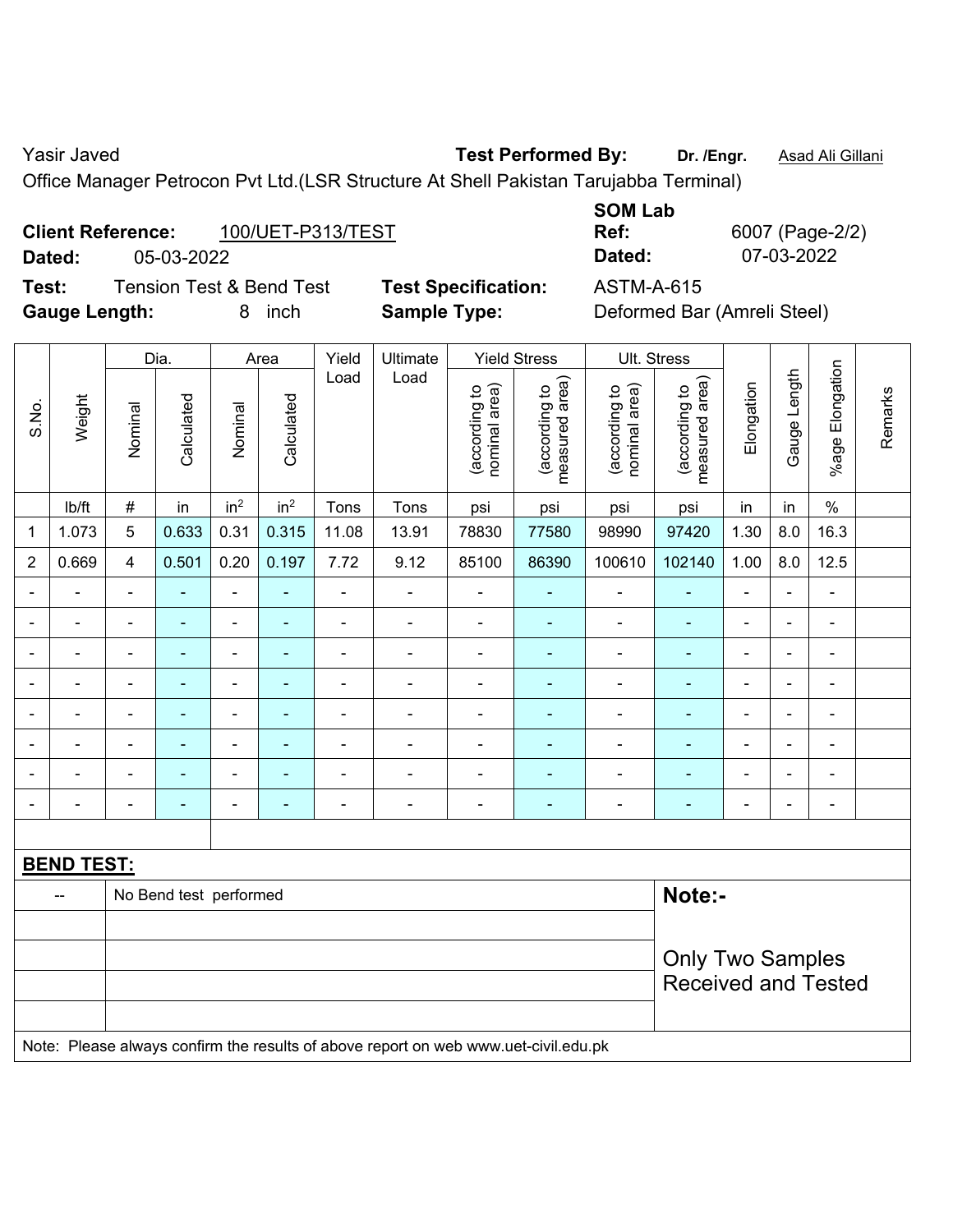Engr. Mian Mubashar Rafiq **Test Performed By: Dr. /Engr.** Asad Ali Gillani PM Union Developers Lhr.(const. Of Union Luxury Apartments,Etihad Town Lahore.)

# **Client Reference:** UA/SO/2022/016 **Dated:** 02-02-2022 **Dated:** 07-03-2022

**Test:** Tension Test & Bend Test **Test Specification:** ASTM-A-615 **Gauge Length:** 8 inch **Sample Type:** Deformed Bar (Afco Steel)

|        | <b>SOM Lab</b> |
|--------|----------------|
|        | Ref:           |
|        | Dated:         |
| -41--- | 8 A THA A      |

**Ref:** 6008 (Page-1/1)

|                |                   |                | Dia.                                                    |                 | Area            | Yield<br>Ultimate | <b>Yield Stress</b>                                                                 |                                |                                 | Ult. Stress                    |                                 |                |                          |                          |         |
|----------------|-------------------|----------------|---------------------------------------------------------|-----------------|-----------------|-------------------|-------------------------------------------------------------------------------------|--------------------------------|---------------------------------|--------------------------------|---------------------------------|----------------|--------------------------|--------------------------|---------|
| S.No.          | Weight            | Nominal        | Calculated                                              | Nominal         | Calculated      | Load              | Load                                                                                | nominal area)<br>(according to | (according to<br>measured area) | nominal area)<br>(according to | (according to<br>measured area) | Elongation     | Gauge Length             | Elongation<br>$%$ age F  | Remarks |
|                | lb/ft             | $\#$           | in                                                      | in <sup>2</sup> | in <sup>2</sup> | Tons              | Tons                                                                                | psi                            | psi                             | psi                            | psi                             | in             | in                       | $\%$                     |         |
| 1              | 1.565             | 6              | 0.765                                                   | 0.44            | 0.460           | 16.94             | 21.43                                                                               | 84920                          | 81230                           | 107400                         | 102730                          | 1.20           | 8.0                      | 15.0                     |         |
| $\overline{2}$ | 1.562             | 6              | 0.764                                                   | 0.44            | 0.459           | 17.13             | 21.58                                                                               | 85840                          | 82290                           | 108170                         | 103690                          | 1.20           | 8.0                      | 15.0                     |         |
|                |                   |                |                                                         |                 |                 |                   | Ē,                                                                                  | $\blacksquare$                 |                                 |                                | $\blacksquare$                  |                |                          | $\blacksquare$           |         |
|                | $\blacksquare$    | $\blacksquare$ | ۰                                                       | ÷               |                 | $\blacksquare$    | Ē,                                                                                  | $\overline{a}$                 |                                 | $\overline{a}$                 | ۰                               | $\blacksquare$ |                          | $\blacksquare$           |         |
| ٠              | $\overline{a}$    | $\blacksquare$ | ۰                                                       | ÷               |                 |                   | Ē,                                                                                  | $\blacksquare$                 | ÷                               | $\blacksquare$                 | $\blacksquare$                  |                | i.                       | $\blacksquare$           |         |
|                | -                 | $\blacksquare$ | $\overline{\phantom{0}}$                                | $\overline{a}$  |                 | $\blacksquare$    | $\overline{\phantom{0}}$                                                            | $\blacksquare$                 |                                 | $\overline{a}$                 | ٠                               | $\blacksquare$ | ٠                        | $\overline{\phantom{a}}$ |         |
|                | $\blacksquare$    | $\blacksquare$ | $\blacksquare$                                          | ÷,              | $\blacksquare$  | $\blacksquare$    | $\blacksquare$                                                                      | $\blacksquare$                 | ٠                               | ä,                             | $\blacksquare$                  | $\blacksquare$ | ÷                        | $\blacksquare$           |         |
|                |                   |                |                                                         | ÷               |                 |                   |                                                                                     | $\blacksquare$                 |                                 |                                | $\blacksquare$                  |                |                          | L,                       |         |
|                |                   |                |                                                         |                 |                 |                   |                                                                                     | $\blacksquare$                 |                                 |                                |                                 |                |                          |                          |         |
| $\blacksquare$ | $\blacksquare$    | $\blacksquare$ | ۰                                                       | $\overline{a}$  |                 | $\blacksquare$    | ٠                                                                                   | $\blacksquare$                 | Ē.                              | $\blacksquare$                 | $\overline{\phantom{0}}$        | $\blacksquare$ | $\overline{\phantom{0}}$ | $\blacksquare$           |         |
|                |                   |                |                                                         |                 |                 |                   |                                                                                     |                                |                                 |                                |                                 |                |                          |                          |         |
|                | <b>BEND TEST:</b> |                |                                                         |                 |                 |                   |                                                                                     |                                |                                 |                                |                                 |                |                          |                          |         |
|                | #6                |                |                                                         |                 |                 |                   | Sample bend through 180 degrees Satisfactorily without any crack                    |                                |                                 |                                | Note:-                          |                |                          |                          |         |
|                |                   |                |                                                         |                 |                 |                   |                                                                                     |                                |                                 |                                |                                 |                |                          |                          |         |
|                |                   |                | <b>Only Three Samples</b><br><b>Received and Tested</b> |                 |                 |                   |                                                                                     |                                |                                 |                                |                                 |                |                          |                          |         |
|                |                   |                |                                                         |                 |                 |                   | Note: Please always confirm the results of above report on web www.uet-civil.edu.pk |                                |                                 |                                |                                 |                |                          |                          |         |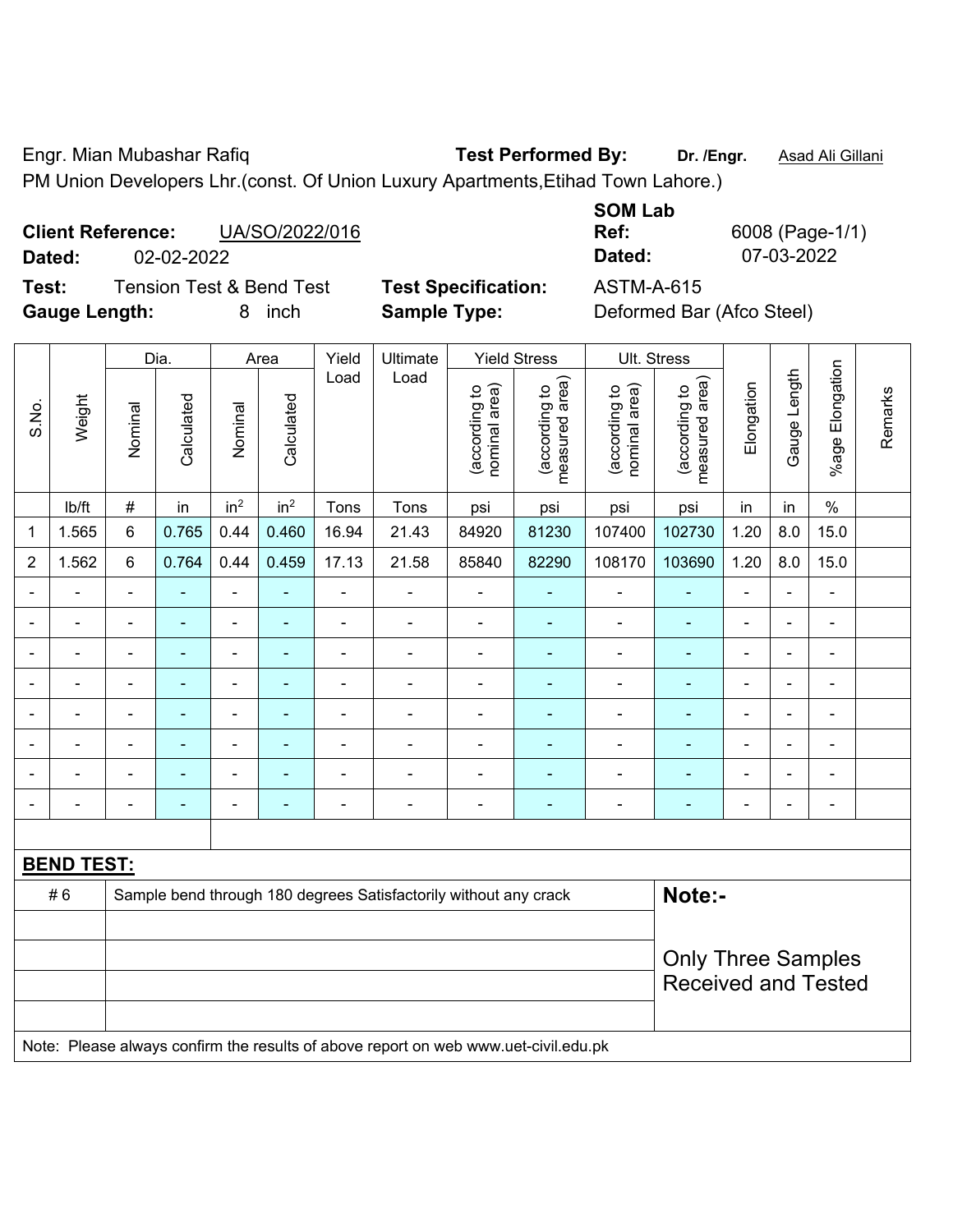Muhammad Hassan **Test Performed By:** Dr. /Engr. **Asad Ali Gillani**<br>
DE Great City Sheikhunum

PE Grea

# **Client Reference:**

**Dated:** 07-03-2022 **Dated:** 07-03-2022

**Test:** Tension Test & Bend Test **Test Specification:** ASTM-A-615 **Gauge Length:** 8 inch **Sample Type:** Deformed Bar

Dia. | Area | Yield | Ultimate | Yield Stress | Ult. Stress

| at City Sheikhupura. |                 |  |  |  |  |  |  |  |  |
|----------------------|-----------------|--|--|--|--|--|--|--|--|
| <b>Reference:</b>    | GC/SRB/006/2022 |  |  |  |  |  |  |  |  |

**SOM Lab Ref:** 6009 (Page-1/1)

 $\subset$ 

|                         |                                                                                     |                         | Dia.           |                 | Area            | Yield          | Ultimate                                                         |                                | Yield Stress                    |                                | UII. Stress                     |                |              |                          |         |
|-------------------------|-------------------------------------------------------------------------------------|-------------------------|----------------|-----------------|-----------------|----------------|------------------------------------------------------------------|--------------------------------|---------------------------------|--------------------------------|---------------------------------|----------------|--------------|--------------------------|---------|
| S.No.                   | Weight                                                                              | Nominal                 | Calculated     | Nominal         | Calculated      | Load           | Load                                                             | (according to<br>nominal area) | (according to<br>measured area) | (according to<br>nominal area) | (according to<br>measured area) | Elongation     | Gauge Length | Elongation<br>$%$ age    | Remarks |
|                         | lb/ft                                                                               | $\#$                    | in             | in <sup>2</sup> | in <sup>2</sup> | Tons           | Tons                                                             | psi                            | psi                             | psi                            | psi                             | in             | in           | $\%$                     |         |
| $\mathbf 1$             | 1.480                                                                               | $6\phantom{1}$          | 0.744          | 0.44            | 0.435           | 14.37          | 19.88                                                            | 72050                          | 72870                           | 99640                          | 100780                          | 1.20           | 8.0          | 15.0                     |         |
| $\boldsymbol{2}$        | 1.482                                                                               | $6\phantom{1}$          | 0.745          | 0.44            | 0.436           | 14.70          | 19.88                                                            | 73680                          | 74360                           | 99640                          | 100550                          | 1.20           | 8.0          | 15.0                     |         |
| 3                       | 0.700                                                                               | $\overline{4}$          | 0.512          | 0.20            | 0.206           | 6.54           | 8.77                                                             | 72170                          | 70070                           | 96670                          | 93860                           | 1.30           | 8.0          | 16.3                     |         |
| $\overline{\mathbf{4}}$ | 0.698                                                                               | $\overline{4}$          | 0.511          | 0.20            | 0.205           | 6.65           | 8.92                                                             | 73290                          | 71510                           | 98360                          | 95960                           | 1.30           | 8.0          | 16.3                     |         |
|                         |                                                                                     |                         |                |                 |                 |                |                                                                  |                                |                                 |                                |                                 |                |              |                          |         |
|                         |                                                                                     |                         |                |                 |                 |                |                                                                  |                                |                                 |                                |                                 |                |              |                          |         |
|                         |                                                                                     |                         |                |                 |                 | $\blacksquare$ |                                                                  |                                |                                 | $\overline{\phantom{0}}$       |                                 |                |              | $\overline{\phantom{0}}$ |         |
|                         |                                                                                     |                         |                | $\blacksquare$  | -               | $\blacksquare$ |                                                                  |                                |                                 | $\overline{\phantom{0}}$       | $\blacksquare$                  |                |              | $\blacksquare$           |         |
|                         |                                                                                     |                         | $\blacksquare$ | $\blacksquare$  | ۰               | $\blacksquare$ |                                                                  | $\blacksquare$                 | $\overline{\phantom{0}}$        | $\blacksquare$                 | ÷                               | $\blacksquare$ |              | $\blacksquare$           |         |
|                         |                                                                                     |                         |                |                 |                 |                |                                                                  | $\overline{\phantom{0}}$       | $\blacksquare$                  |                                |                                 |                |              | $\blacksquare$           |         |
|                         |                                                                                     |                         |                |                 |                 |                |                                                                  |                                |                                 |                                |                                 |                |              |                          |         |
|                         | <b>BEND TEST:</b>                                                                   |                         |                |                 |                 |                |                                                                  |                                |                                 |                                |                                 |                |              |                          |         |
|                         | #6                                                                                  |                         |                |                 |                 |                | Sample bend through 180 degrees Satisfactorily without any crack |                                |                                 |                                | Note:-                          |                |              |                          |         |
|                         | #4                                                                                  |                         |                |                 |                 |                | Sample bend through 180 degrees Satisfactorily without any crack |                                |                                 |                                |                                 |                |              |                          |         |
|                         |                                                                                     | <b>Only Six Samples</b> |                |                 |                 |                |                                                                  |                                |                                 |                                |                                 |                |              |                          |         |
|                         |                                                                                     |                         |                |                 |                 |                |                                                                  |                                |                                 |                                | <b>Received and Tested</b>      |                |              |                          |         |
|                         |                                                                                     |                         |                |                 |                 |                |                                                                  |                                |                                 |                                |                                 |                |              |                          |         |
|                         | Note: Please always confirm the results of above report on web www.uet-civil.edu.pk |                         |                |                 |                 |                |                                                                  |                                |                                 |                                |                                 |                |              |                          |         |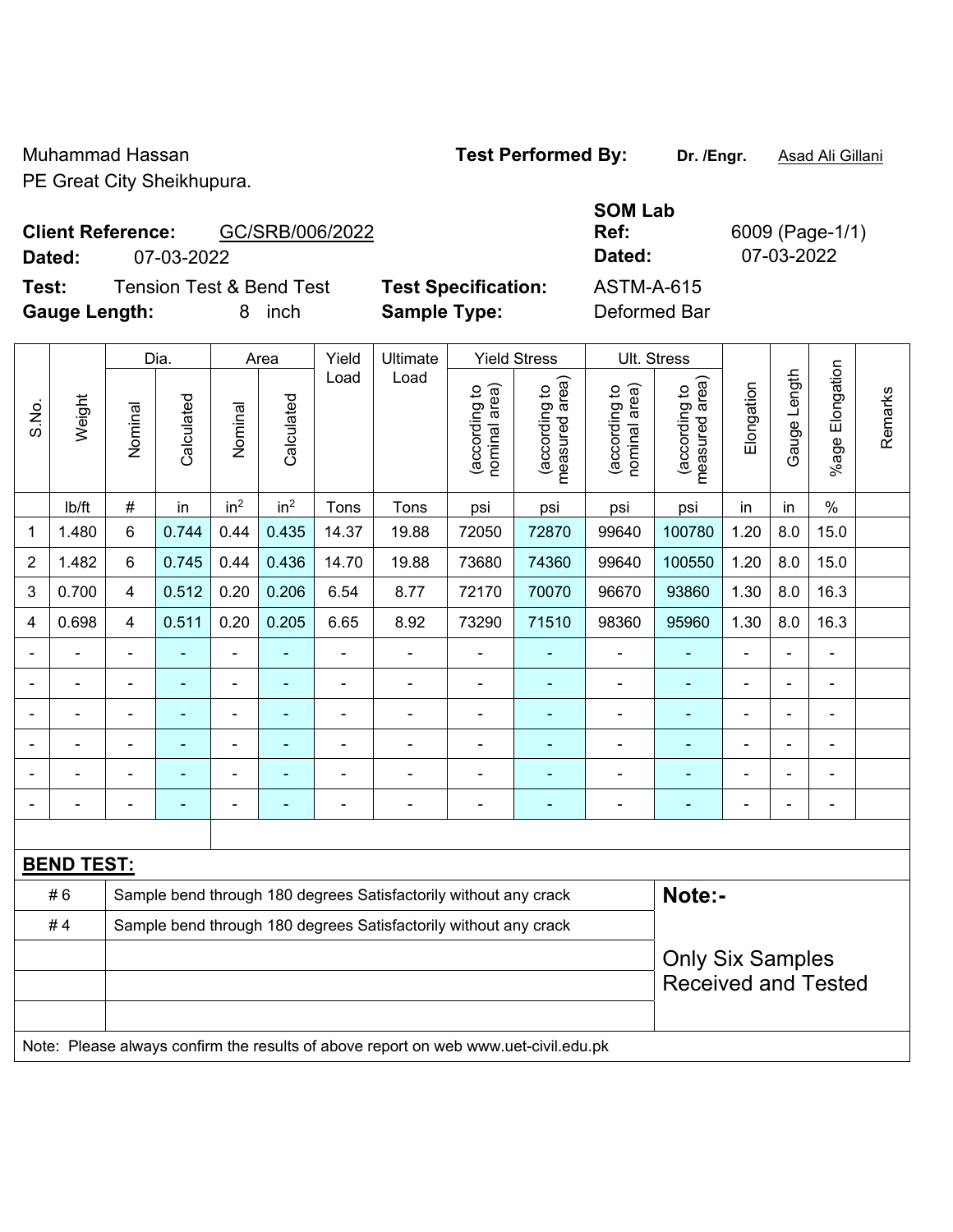RE AYQ Developers Pvt. Ltd.(Union Copmlex)

#### **Client Reference:** Nil

**Dated:** 07-03-2022 **Dated:** 07-03-2022

**Test:** Tension Test & Bend Test **Test Specification:** ASTM-A-615 **Gauge Length:** 8 inch **Sample Type:** Deformed Bar (AF Steel)

|                |                                                                                     |                         | Dia.           |                              | Area            | Yield | Ultimate                                                         |                                | <b>Yield Stress</b>             |                                | Ult. Stress                     |                          |                |                       |         |
|----------------|-------------------------------------------------------------------------------------|-------------------------|----------------|------------------------------|-----------------|-------|------------------------------------------------------------------|--------------------------------|---------------------------------|--------------------------------|---------------------------------|--------------------------|----------------|-----------------------|---------|
| S.No.          | Weight                                                                              | Nominal                 | Calculated     | Nominal                      | Calculated      | Load  | Load                                                             | nominal area)<br>(according to | (according to<br>measured area) | nominal area)<br>(according to | (according to<br>measured area) | Elongation               | Gauge Length   | Elongation<br>$%$ age | Remarks |
|                | lb/ft                                                                               | $\#$                    | in             | in <sup>2</sup>              | in <sup>2</sup> | Tons  | Tons                                                             | psi                            | psi                             | psi                            | psi                             | in                       | in             | $\%$                  |         |
| 1              | 0.606                                                                               | $\overline{\mathbf{4}}$ | 0.476          | 0.20                         | 0.178           | 5.76  | 8.43                                                             | 63510                          | 71360                           | 92960                          | 104450                          | 1.00                     | 8.0            | 12.5                  |         |
| $\overline{2}$ | 0.610                                                                               | $\overline{4}$          | 0.477          | 0.20                         | 0.179           | 5.78  | 8.31                                                             | 63740                          | 71220                           | 91610                          | 102360                          | 1.10                     | 8.0            | 13.8                  |         |
| 3              | 0.603                                                                               | $\overline{4}$          | 0.475          | 0.20                         | 0.177           | 5.96  | 7.95                                                             | 65760                          | 74310                           | 87680                          | 99070                           | 1.10                     | 8.0            | 13.8                  |         |
|                |                                                                                     | $\blacksquare$          |                |                              |                 |       | $\blacksquare$                                                   |                                |                                 |                                |                                 |                          |                | ÷                     |         |
| $\blacksquare$ |                                                                                     | $\blacksquare$          | ÷              | $\blacksquare$               | ä,              | ä,    | $\blacksquare$                                                   | $\blacksquare$                 | $\blacksquare$                  | ä,                             | ÷                               | ۰                        | $\blacksquare$ | $\frac{1}{2}$         |         |
| $\blacksquare$ |                                                                                     | $\blacksquare$          | ÷              | $\blacksquare$               | ٠               | ä,    | $\blacksquare$                                                   | L,                             | ۰                               | $\blacksquare$                 | $\blacksquare$                  | $\blacksquare$           |                | ä,                    |         |
| $\blacksquare$ |                                                                                     | $\blacksquare$          | ÷              | $\blacksquare$               | $\sim$          | L,    | $\blacksquare$                                                   | $\blacksquare$                 | $\blacksquare$                  | $\overline{\phantom{a}}$       | $\blacksquare$                  | $\overline{\phantom{a}}$ |                | $\blacksquare$        |         |
| $\blacksquare$ |                                                                                     | $\blacksquare$          | ä,             | $\qquad \qquad \blacksquare$ | $\blacksquare$  | L,    | $\blacksquare$                                                   | ä,                             | $\blacksquare$                  | $\blacksquare$                 | ä,                              | $\blacksquare$           |                | $\frac{1}{2}$         |         |
|                |                                                                                     |                         | $\blacksquare$ | $\blacksquare$               |                 |       | $\blacksquare$                                                   | L,                             |                                 | ä,                             |                                 |                          |                | Ē,                    |         |
|                |                                                                                     |                         |                |                              |                 |       |                                                                  | $\overline{a}$                 |                                 |                                |                                 |                          |                | ÷                     |         |
|                |                                                                                     |                         |                |                              |                 |       |                                                                  |                                |                                 |                                |                                 |                          |                |                       |         |
|                | <b>BEND TEST:</b>                                                                   |                         |                |                              |                 |       |                                                                  |                                |                                 |                                |                                 |                          |                |                       |         |
|                | #4                                                                                  |                         |                |                              |                 |       | Sample bend through 180 degrees Satisfactorily without any crack |                                |                                 |                                | Note:-                          |                          |                |                       |         |
|                |                                                                                     |                         |                |                              |                 |       |                                                                  |                                |                                 |                                |                                 |                          |                |                       |         |
|                |                                                                                     |                         |                |                              |                 |       |                                                                  |                                |                                 |                                | <b>Only Four Samples</b>        |                          |                |                       |         |
|                |                                                                                     |                         |                |                              |                 |       |                                                                  |                                |                                 |                                | <b>Received and Tested</b>      |                          |                |                       |         |
|                |                                                                                     |                         |                |                              |                 |       |                                                                  |                                |                                 |                                |                                 |                          |                |                       |         |
|                | Note: Please always confirm the results of above report on web www.uet-civil.edu.pk |                         |                |                              |                 |       |                                                                  |                                |                                 |                                |                                 |                          |                |                       |         |

**Ref:** 6010 (Page-1/2)

**SOM Lab** 

Asif Pervaiz Butt **Test Performed By:** Dr. /Engr. **SAsad Ali Gillani** Collection Asif Performed By: Dr. /Engr. **SAsad Ali Gillani**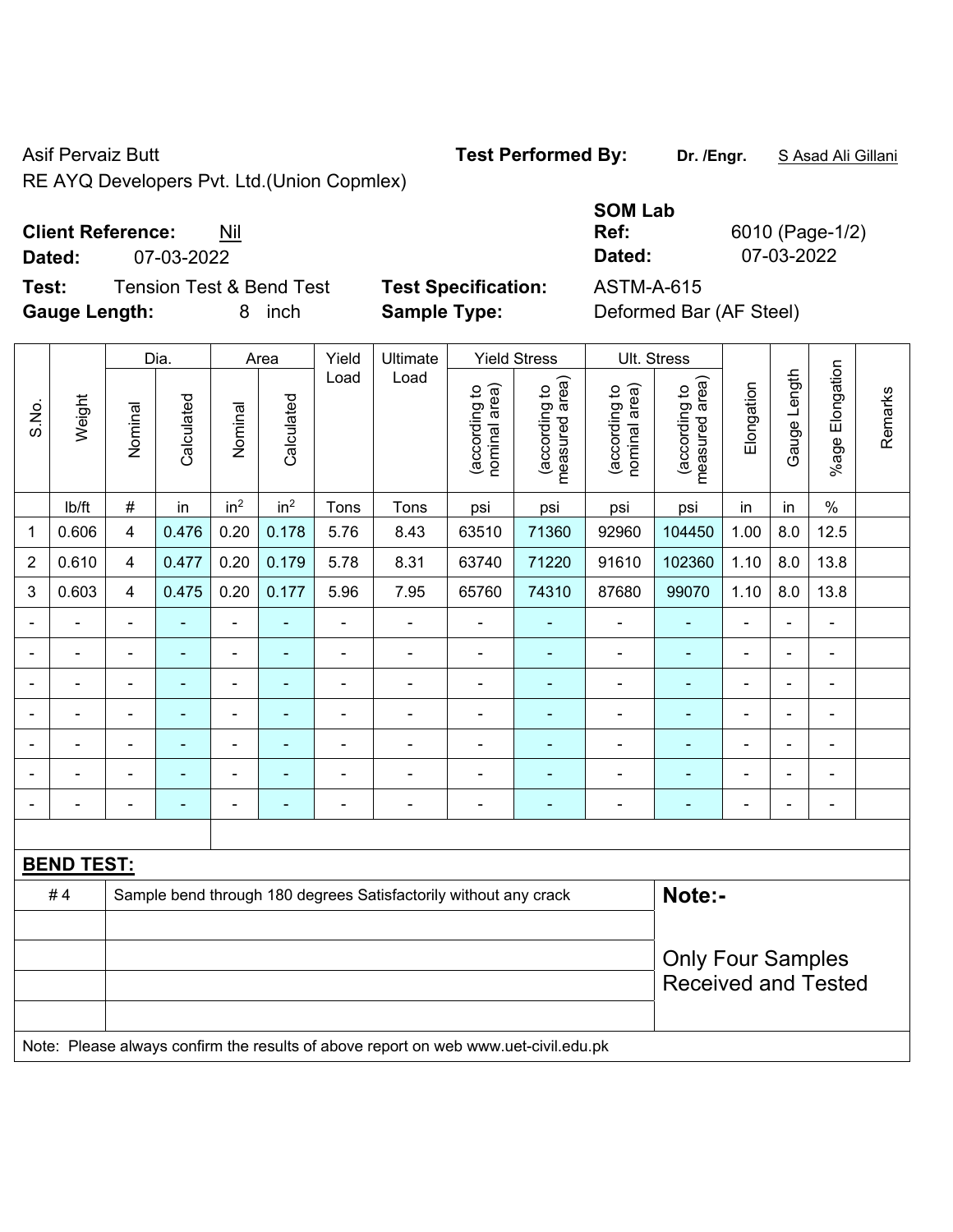RE AYQ Developers Pvt. Ltd.(Union Copmlex)

#### **Client Reference:** Nil

**Dated:** 07-03-2022 **Dated:** 07-03-2022

**Test:** Tension Test & Bend Test **Test Specification:** ASTM-A-615 **Gauge Length:** 8 inch **Sample Type:** Deformed Bar (AF Steel)

|                |                                                                                     |                          | Dia.           |                 | Area            | Yield          | Ultimate                                                         |                               | <b>Yield Stress</b>             |                                | Ult. Stress                     |                          |                |                         |         |
|----------------|-------------------------------------------------------------------------------------|--------------------------|----------------|-----------------|-----------------|----------------|------------------------------------------------------------------|-------------------------------|---------------------------------|--------------------------------|---------------------------------|--------------------------|----------------|-------------------------|---------|
| S.No.          | Weight                                                                              | Nominal                  | Calculated     | Nominal         | Calculated      | Load           | Load                                                             | nominal area)<br>according to | measured area)<br>(according to | (according to<br>nominal area) | (according to<br>measured area) | Elongation               | Gauge Length   | Elongation<br>$%$ age I | Remarks |
|                | lb/ft                                                                               | $\#$                     | in             | in <sup>2</sup> | in <sup>2</sup> | Tons           | Tons                                                             | psi                           | psi                             | psi                            | psi                             | in                       | in             | $\%$                    |         |
| 1              | 2.549                                                                               | 8                        | 0.977          | 0.79            | 0.749           | 23.72          | 33.97                                                            | 66220                         | 69850                           | 94820                          | 100010                          | 1.20                     | 8.0            | 15.0                    |         |
| $\overline{2}$ | 2.513                                                                               | 8                        | 0.970          | 0.79            | 0.739           | 21.99          | 33.46                                                            | 61390                         | 65620                           | 93400                          | 99850                           | 1.00                     | 8.0            | 12.5                    |         |
| 3              | 2.614                                                                               | 8                        | 0.989          | 0.79            | 0.768           | 23.24          | 32.52                                                            | 64890                         | 66750                           | 90780                          | 93380                           | 1.40                     | 8.0            | 17.5                    |         |
|                |                                                                                     | $\blacksquare$           | $\blacksquare$ | ÷,              |                 | ä,             | ÷                                                                | ä,                            | ä,                              | ÷                              |                                 | ä,                       | $\blacksquare$ | $\blacksquare$          |         |
|                | ۰                                                                                   | $\blacksquare$           | $\blacksquare$ | $\blacksquare$  | ٠               | $\blacksquare$ | $\frac{1}{2}$                                                    | $\blacksquare$                | $\blacksquare$                  | $\blacksquare$                 | $\blacksquare$                  | $\overline{\phantom{0}}$ | $\blacksquare$ | $\blacksquare$          |         |
|                | $\blacksquare$                                                                      | $\blacksquare$           | $\blacksquare$ | $\blacksquare$  | ۰               | ä,             | $\blacksquare$                                                   | ä,                            | ä,                              | ä,                             | $\blacksquare$                  | ä,                       | ä,             | $\blacksquare$          |         |
|                |                                                                                     | L,                       | ä,             | ÷               |                 | $\blacksquare$ | ÷                                                                | ä,                            | ä,                              | ä,                             | $\blacksquare$                  | ä,                       | ä,             | ä,                      |         |
|                |                                                                                     |                          | $\blacksquare$ | ۰               |                 |                | $\blacksquare$                                                   | ٠                             |                                 |                                |                                 | $\overline{a}$           | $\blacksquare$ |                         |         |
|                |                                                                                     |                          |                | $\blacksquare$  |                 |                |                                                                  |                               | ۰                               |                                |                                 | ۳                        | $\blacksquare$ |                         |         |
| $\blacksquare$ |                                                                                     | ä,                       | ٠              | ÷               | ۰               | Ē,             | ÷                                                                | $\blacksquare$                | ٠                               | $\blacksquare$                 | $\blacksquare$                  | $\blacksquare$           | $\blacksquare$ | $\blacksquare$          |         |
|                |                                                                                     |                          |                |                 |                 |                |                                                                  |                               |                                 |                                |                                 |                          |                |                         |         |
|                | <b>BEND TEST:</b>                                                                   |                          |                |                 |                 |                |                                                                  |                               |                                 |                                |                                 |                          |                |                         |         |
|                | # 8                                                                                 |                          |                |                 |                 |                | Sample bend through 180 degrees Satisfactorily without any crack |                               |                                 |                                | Note:-                          |                          |                |                         |         |
|                |                                                                                     |                          |                |                 |                 |                |                                                                  |                               |                                 |                                |                                 |                          |                |                         |         |
|                |                                                                                     | <b>Only Four Samples</b> |                |                 |                 |                |                                                                  |                               |                                 |                                |                                 |                          |                |                         |         |
|                |                                                                                     |                          |                |                 |                 |                |                                                                  |                               |                                 |                                | <b>Received and Tested</b>      |                          |                |                         |         |
|                |                                                                                     |                          |                |                 |                 |                |                                                                  |                               |                                 |                                |                                 |                          |                |                         |         |
|                | Note: Please always confirm the results of above report on web www.uet-civil.edu.pk |                          |                |                 |                 |                |                                                                  |                               |                                 |                                |                                 |                          |                |                         |         |

# **SOM Lab**

**Ref:** 6010 (Page-2/2)

Asif Pervaiz Butt **Test Performed By:** Dr. /Engr. **SAsad Ali Gillani** Collection Asif Performed By: Dr. /Engr. **SAsad Ali Gillani**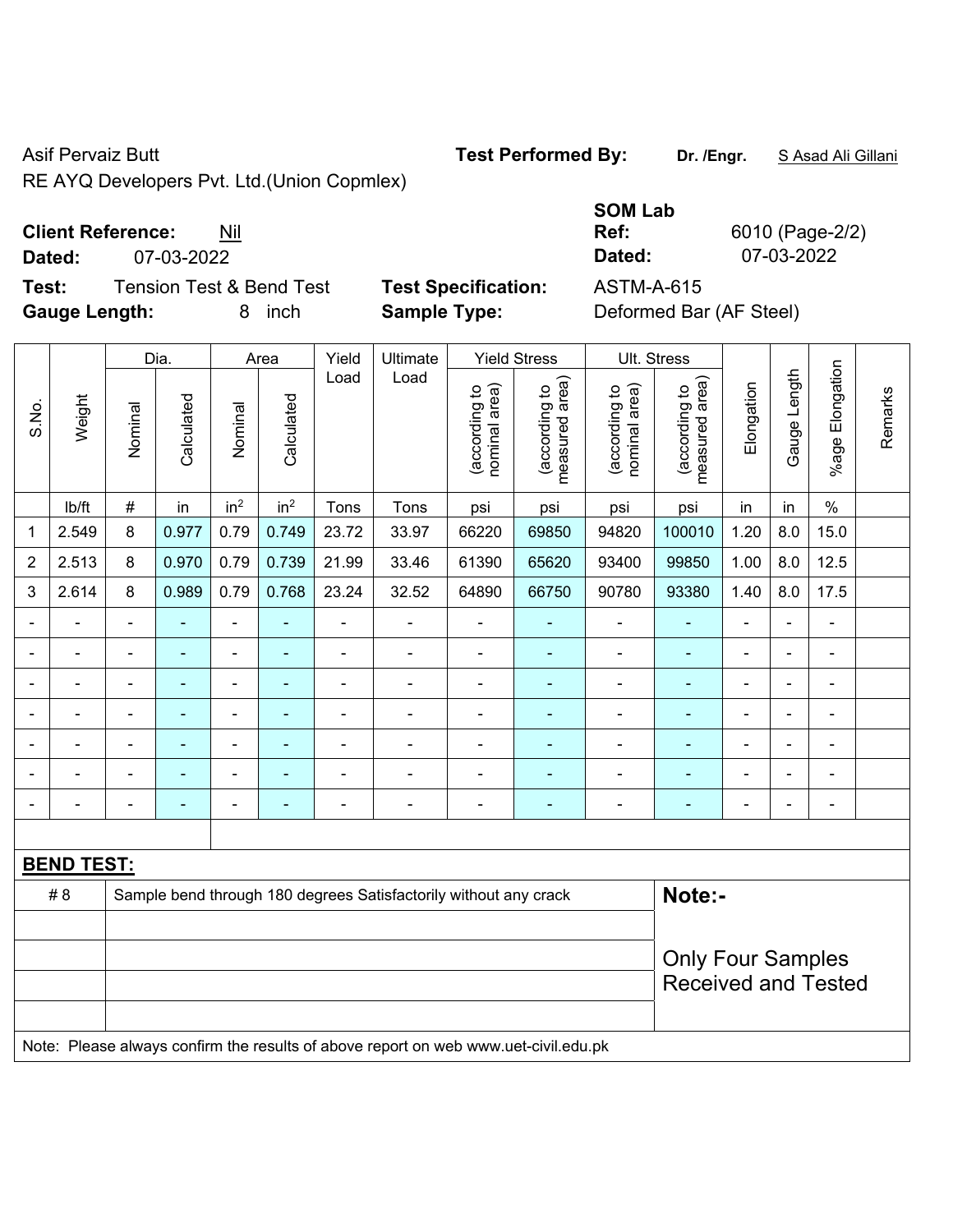Engr. Faizan Hussain **Test Performed By: Dr. /Engr.** Nauman Khurram

AE B& W Department.UET Lahore.(Const.Site Of Girls Hostel For 300 Students In UET Lahore)

|        | <b>Client Reference:</b><br><b>B&amp;W/AEN/3156</b> |  |  |  |  | Ref:   | 6011(Page-1/ |
|--------|-----------------------------------------------------|--|--|--|--|--------|--------------|
| Dated: | 02-03-2022                                          |  |  |  |  | Dated: | 07-03-2022   |
| _      |                                                     |  |  |  |  | .      |              |

**Test:** Tension Test & Bend Test **Test Specification:** ASTM-A-615 **Gauge Length:** 8 inch **Sample Type:** Deformed Bar (AF Steel)

| <b>SOM Lab</b> |                |
|----------------|----------------|
| Ref:           | 6011(Page-1/1) |
| Dated:         | 07-03-2022     |

|                |                   |                | Dia.                                                  |                 | Area            | Yield                    | Ultimate                                                                            |                                | <b>Yield Stress</b>             |                                | Ult. Stress                        |                |                |                       |         |
|----------------|-------------------|----------------|-------------------------------------------------------|-----------------|-----------------|--------------------------|-------------------------------------------------------------------------------------|--------------------------------|---------------------------------|--------------------------------|------------------------------------|----------------|----------------|-----------------------|---------|
| S.No.          | Weight            | Nominal        | Calculated                                            | Nominal         | Calculated      | Load                     | Load                                                                                | nominal area)<br>(according to | measured area)<br>(according to | (according to<br>nominal area) | area)<br>(according to<br>measured | Elongation     | Gauge Length   | Elongation<br>$%$ age | Remarks |
|                | lb/ft             | $\#$           | in                                                    | in <sup>2</sup> | in <sup>2</sup> | Tons                     | Tons                                                                                | psi                            | psi                             | psi                            | psi                                | in             | in             | $\%$                  |         |
| 1              | 1.045             | 5              | 0.625                                                 | 0.31            | 0.307           | 9.43                     | 12.97                                                                               | 67090                          | 67740                           | 92250                          | 93150                              | 1.30           | 8.0            | 16.3                  |         |
| $\overline{2}$ | 1.042             | 5              | 0.624                                                 | 0.31            | 0.306           | 9.45                     | 13.05                                                                               | 67230                          | 68110                           | 92830                          | 94040                              | 1.40           | 8.0            | 17.5                  |         |
| 3              | 0.631             | 4              | 0.485                                                 | 0.20            | 0.185           | 6.83                     | 8.23                                                                                | 75320                          | 81420                           | 90720                          | 98070                              | 1.10           | 8.0            | 13.8                  |         |
| 4              | 0.627             | 4              | 0.484                                                 | 0.20            | 0.184           | 6.90                     | 8.18                                                                                | 76100                          | 82720                           | 90150                          | 97990                              | 1.00           | 8.0            | 12.5                  |         |
|                |                   |                |                                                       |                 |                 |                          |                                                                                     |                                |                                 |                                |                                    |                |                |                       |         |
| $\blacksquare$ |                   | $\blacksquare$ | ÷                                                     | ÷               | $\blacksquare$  |                          | $\blacksquare$                                                                      | $\blacksquare$                 | $\blacksquare$                  | ÷                              |                                    | $\blacksquare$ | $\blacksquare$ | $\blacksquare$        |         |
| $\blacksquare$ |                   | $\blacksquare$ | ÷,                                                    | $\blacksquare$  | ٠               | $\overline{\phantom{0}}$ | $\blacksquare$                                                                      | $\blacksquare$                 | ٠                               | $\blacksquare$                 | $\blacksquare$                     | $\blacksquare$ |                | $\blacksquare$        |         |
| $\blacksquare$ | $\blacksquare$    | $\blacksquare$ | ÷                                                     | $\blacksquare$  | ÷,              |                          |                                                                                     | $\blacksquare$                 | ۰                               | $\blacksquare$                 | $\blacksquare$                     | $\blacksquare$ |                | $\blacksquare$        |         |
|                |                   |                |                                                       |                 |                 |                          |                                                                                     | L.                             |                                 | ÷                              | $\blacksquare$                     |                |                |                       |         |
|                |                   |                |                                                       |                 |                 |                          |                                                                                     |                                |                                 |                                |                                    |                |                | $\blacksquare$        |         |
|                |                   |                |                                                       |                 |                 |                          |                                                                                     |                                |                                 |                                |                                    |                |                |                       |         |
|                | <b>BEND TEST:</b> |                |                                                       |                 |                 |                          |                                                                                     |                                |                                 |                                |                                    |                |                |                       |         |
|                | # 5               |                |                                                       |                 |                 |                          | Sample bend through 180 degrees Satisfactorily without any crack                    |                                |                                 |                                | Note:-                             |                |                |                       |         |
|                | #4                |                |                                                       |                 |                 |                          | Sample bend through 180 degrees Satisfactorily without any crack                    |                                |                                 |                                |                                    |                |                |                       |         |
|                |                   |                | <b>Only Six Samples</b><br><b>Received and Tested</b> |                 |                 |                          |                                                                                     |                                |                                 |                                |                                    |                |                |                       |         |
|                |                   |                |                                                       |                 |                 |                          | Note: Please always confirm the results of above report on web www.uet-civil.edu.pk |                                |                                 |                                |                                    |                |                |                       |         |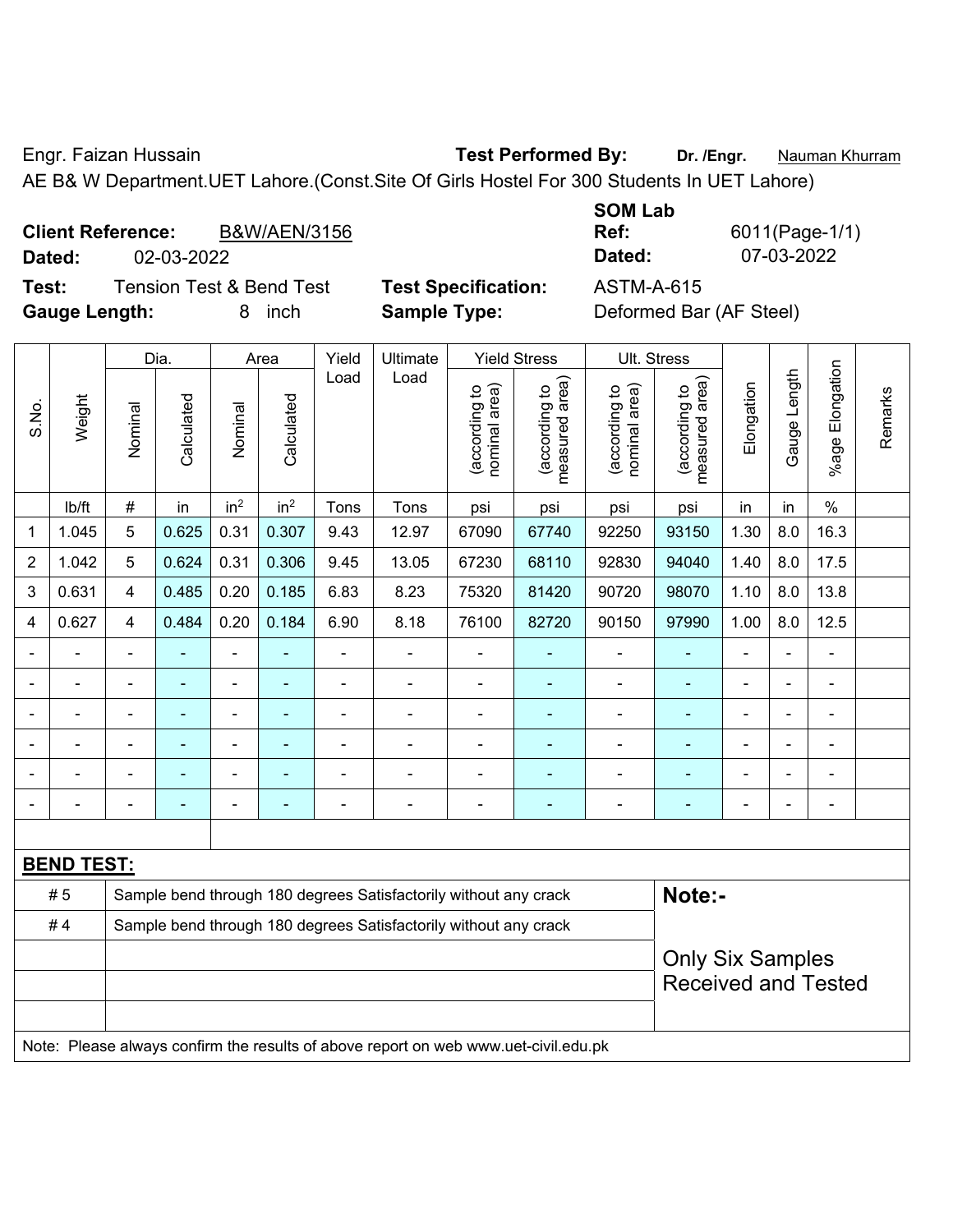Maj Adnan Khalid (R) **Test Performed By:** Dr. /Engr. **Gillani** Dy Dir MTL DHA Lahore,(Extn Of Coffee Lounge,kitchen & Wash Rooms At J Club DHA Ph-1)

**Client Reference:** 408/241/32/Lab/64/05 **Dated:** 07-03-2022 **Dated:** 07-03-2022 **Test:** Tension Test & Bend Test **Test Specification:** ASTM-A-615 **Gauge Length:** 8 inch **Sample Type:** Deformed Bar (Kamran Steel)

**SOM Lab Ref:** 6012 (Page-1/1)

Dia. | Area | Yield | Ultimate | Yield Stress | Ult. Stress %age Elongation %age Elongation Gauge Length Load Load Gauge Length (according to<br>measured area) measured area) measured area) (according to<br>nominal area) (according to<br>nominal area) nominal area) nominal area) (according to<br>measured area) Elongation Elongation (according to (according to (according to (according to Remarks Remarks Weight **Calculated Calculated** Calculated Calculated S.No. Nominal Nominal Nominal Nominal | lb/ft | # | in | in<sup>2</sup> | in<sup>2</sup> | Tons | Tons | psi | psi | psi | psi | in | in | % 1 | 0.638 | 4 | 0.488 | 0.20 | 0.187 | 6.19 | 8.31 | 68230 | 72980 | 91610 | 97980 | 1.20 | 8.0 | 15.0 2 | 0.642 | 4 | 0.491 | 0.20 | 0.189 | 6.19 | 8.26 | 68230 | 72210 | 91050 | 96350 | 1.10 | 8.0 | 13.8 - - - - - - - - - - - - - - - - - - - - - - - - - - - - - - - - - - - - - - - - - - - - - - - - - - - - - - - - - - - - - - - - - - - - - - - - - - - - - - - - - - - - - - - - - - - - - - - - - - - - - - - - - - - - - - - - - - - - - - - - **BEND TEST:**  # 4 Sample bend through 180 degrees Satisfactorily without any crack **Note:-**Only Three Samples Received and Tested Note: Please always confirm the results of above report on web www.uet-civil.edu.pk

S. Asad Ali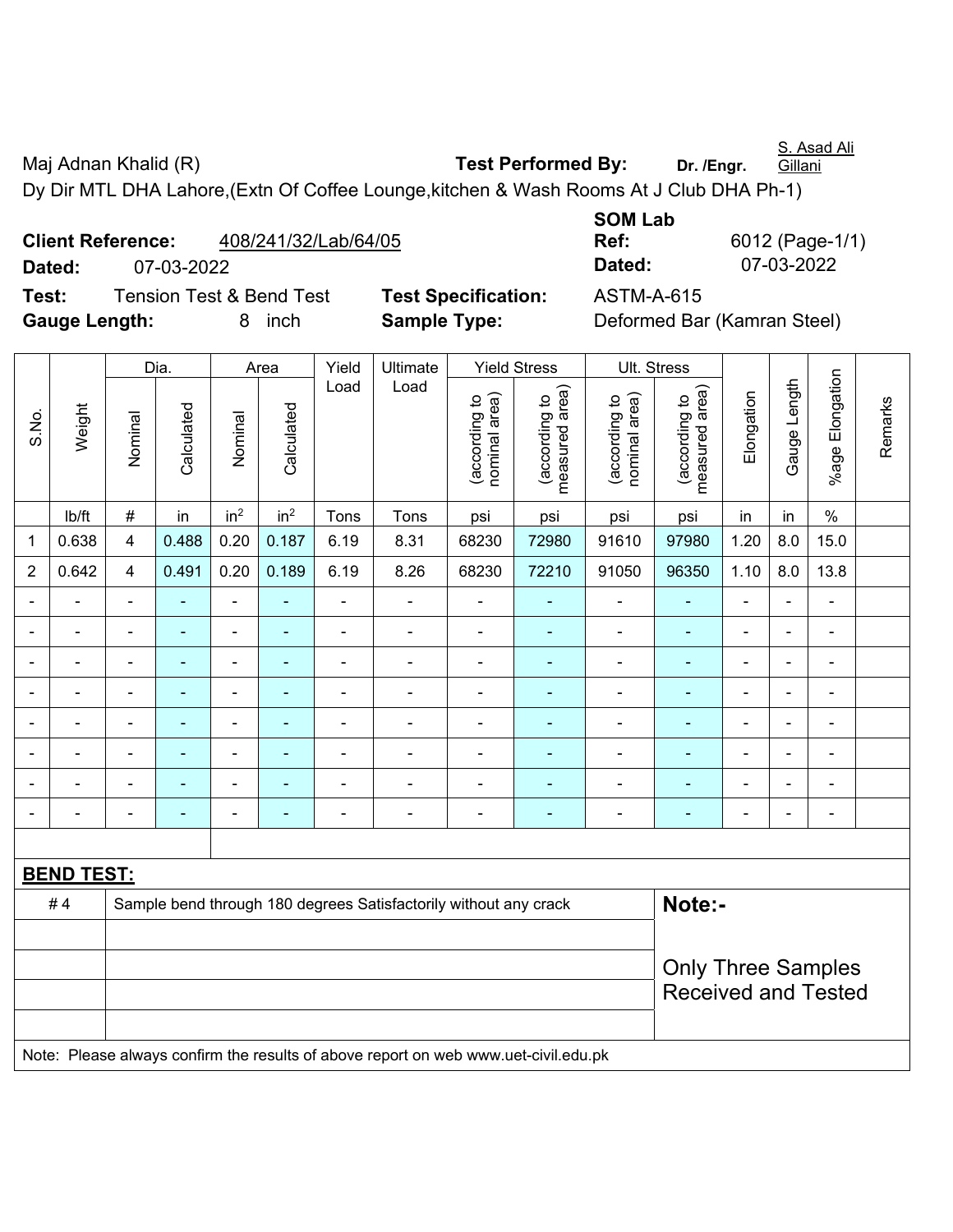Engr. Zia Ul hassan Khan **Test Performed By: Dr. /Engr.** Asad Ali Gillani

Dev.Consultancy Services.(Const. Of 2Nos Academic Blocks At Chiniot Campus Of GCU Fsd.)

|             | <b>Client Reference:</b> | DCS/RE/UET/GCUF/2022/038 |              |
|-------------|--------------------------|--------------------------|--------------|
| Dated:      | 02-03-2022               |                          |              |
| <b>T.L.</b> |                          | Tensien Test 0 Dend Test | TAAL CAAALIK |

**Test:** Tension Test & Bend Test **Test Specification:** ASTM-A-615 **Gauge Length:** 8 inch **Sample Type:** Deformed Bar (FF Steel)

**SOM Lab** 

**Ref:** 6013 (Page-1/1) **Dated:** 02-03-2022 **Dated:** 07-03-2022

|                |                                                                                     |                                                                  | Dia.           |                 | Area            | Yield | Ultimate                                                         |                                | <b>Yield Stress</b>                         |                                | Ult. Stress                     |                |                |                 |         |
|----------------|-------------------------------------------------------------------------------------|------------------------------------------------------------------|----------------|-----------------|-----------------|-------|------------------------------------------------------------------|--------------------------------|---------------------------------------------|--------------------------------|---------------------------------|----------------|----------------|-----------------|---------|
| S.No.          | Weight                                                                              | Nominal                                                          | Calculated     | Nominal         | Calculated      | Load  | Load                                                             | nominal area)<br>(according to | (according to<br>neasured area)<br>measured | nominal area)<br>(according to | measured area)<br>(according to | Elongation     | Gauge Length   | %age Elongation | Remarks |
|                | lb/ft                                                                               | $\#$                                                             | in             | in <sup>2</sup> | in <sup>2</sup> | Tons  | Tons                                                             | psi                            | psi                                         | psi                            | psi                             | in             | in             | $\%$            |         |
| 1              | 1.501                                                                               | 6                                                                | 0.749          | 0.44            | 0.441           | 14.95 | 21.12                                                            | 74960                          | 74790                                       | 105870                         | 105630                          | 1.20           | 8.0            | 15.0            |         |
| $\overline{2}$ | 1.488                                                                               | 6                                                                | 0.746          | 0.44            | 0.437           | 14.88 | 21.02                                                            | 74600                          | 75110                                       | 105360                         | 106080                          | 1.10           | 8.0            | 13.8            |         |
| 3              | 0.663                                                                               | 4                                                                | 0.498          | 0.20            | 0.195           | 6.78  | 8.99                                                             | 74750                          | 76670                                       | 99150                          | 101690                          | 1.20           | 8.0            | 15.0            |         |
| 4              | 0.666                                                                               | 4                                                                | 0.500          | 0.20            | 0.196           | 6.75  | 8.99                                                             | 74420                          | 75940                                       | 99150                          | 101170                          | 1.10           | 8.0            | 13.8            |         |
|                |                                                                                     |                                                                  |                |                 |                 |       | ÷                                                                |                                |                                             | L,                             |                                 |                |                |                 |         |
|                |                                                                                     |                                                                  | $\blacksquare$ | $\blacksquare$  |                 | ä,    | $\overline{a}$                                                   | $\blacksquare$                 | ٠                                           | $\blacksquare$                 | ٠                               | $\blacksquare$ | $\blacksquare$ | ۰               |         |
| $\blacksquare$ |                                                                                     | $\blacksquare$                                                   | ÷              | ä,              | $\blacksquare$  | ÷     | ÷.                                                               | $\blacksquare$                 | $\blacksquare$                              | ä,                             | $\blacksquare$                  | $\blacksquare$ | $\blacksquare$ | $\blacksquare$  |         |
|                |                                                                                     | Ē,                                                               | ÷              | $\blacksquare$  |                 | L,    | $\blacksquare$                                                   |                                | ٠                                           | $\blacksquare$                 | ä,                              | $\blacksquare$ | $\blacksquare$ | $\blacksquare$  |         |
|                |                                                                                     | $\blacksquare$                                                   | ä,             | $\blacksquare$  | $\blacksquare$  | ÷     | ÷.                                                               | ä,                             | ٠                                           | ä,                             | ä,                              | $\blacksquare$ |                | ä,              |         |
|                |                                                                                     |                                                                  |                |                 |                 |       |                                                                  |                                |                                             |                                | ۰                               |                |                | $\blacksquare$  |         |
|                |                                                                                     |                                                                  |                |                 |                 |       |                                                                  |                                |                                             |                                |                                 |                |                |                 |         |
|                | <b>BEND TEST:</b>                                                                   |                                                                  |                |                 |                 |       |                                                                  |                                |                                             |                                |                                 |                |                |                 |         |
|                | #6                                                                                  |                                                                  |                |                 |                 |       | Sample bend through 180 degrees Satisfactorily without any crack |                                |                                             |                                | Note:-                          |                |                |                 |         |
|                | #4                                                                                  | Sample bend through 180 degrees Satisfactorily without any crack |                |                 |                 |       |                                                                  |                                |                                             |                                |                                 |                |                |                 |         |
|                |                                                                                     |                                                                  |                |                 |                 |       |                                                                  |                                |                                             |                                | <b>Only Six Samples</b>         |                |                |                 |         |
|                |                                                                                     |                                                                  |                |                 |                 |       |                                                                  |                                |                                             |                                | <b>Received and Tested</b>      |                |                |                 |         |
|                |                                                                                     |                                                                  |                |                 |                 |       |                                                                  |                                |                                             |                                |                                 |                |                |                 |         |
|                | Note: Please always confirm the results of above report on web www.uet-civil.edu.pk |                                                                  |                |                 |                 |       |                                                                  |                                |                                             |                                |                                 |                |                |                 |         |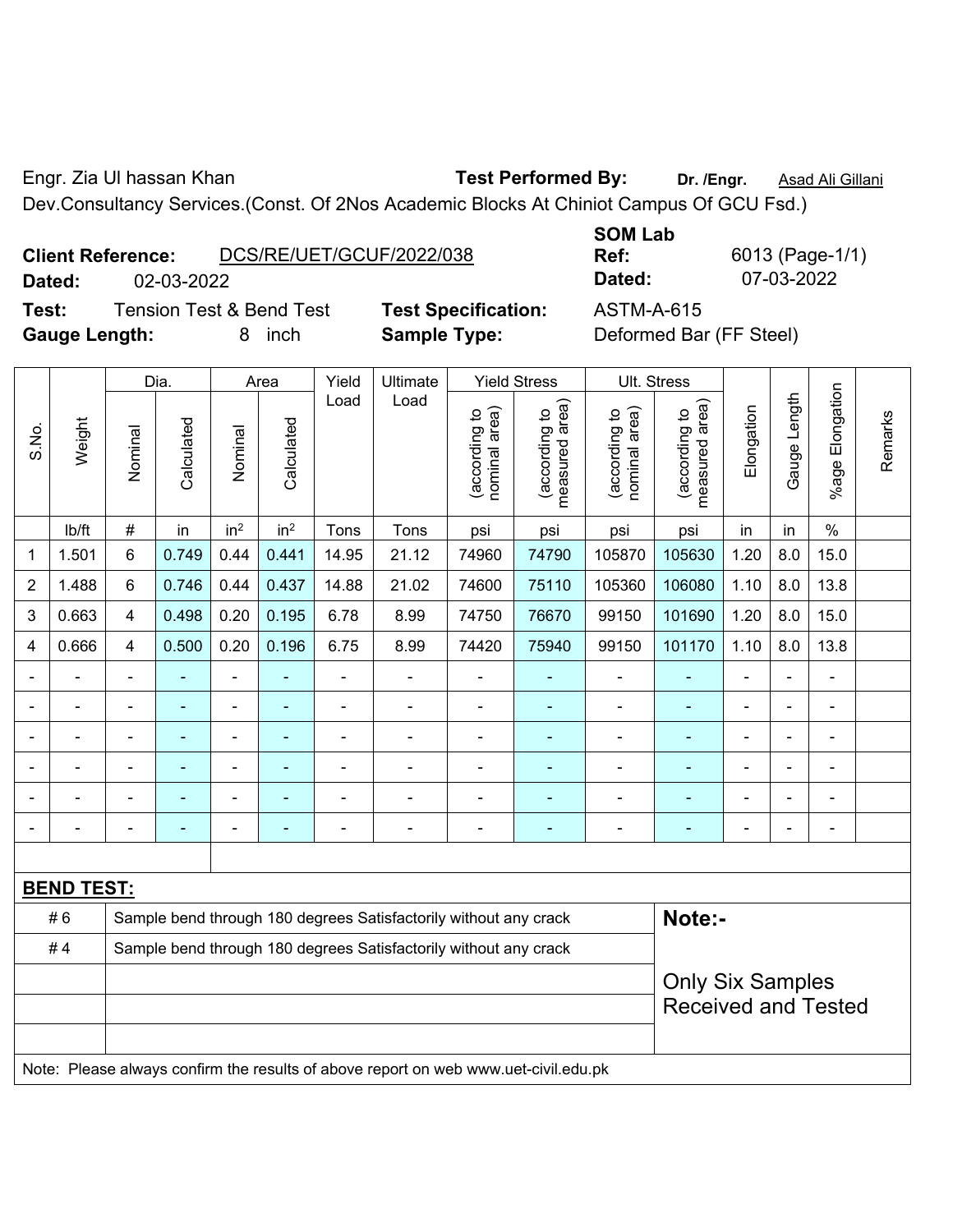Engr. Mustafa Ali **Test Performed By: Dr. /Engr.** Asad Ali Gillani

Sr.Manager Coordination.Dream Builders.(Const. Of Apartments Building At32-P, Model Town Ext,Lhr)

| <b>Client Reference:</b> |            | DB/Const-32P/22/307 |
|--------------------------|------------|---------------------|
| Dated:                   | 07-03-2022 |                     |

**Test:** Tension Test & Bend Test **Test Specification:** ASTM-A-615 **Gauge Length:** 8 inch **Sample Type:** Deformed Bar

**SOM Lab Ref:** 6014 (Page-1/1) **Dated:** 07-03-2022 **Dated:** 07-03-2022

| S.No.             | Weight | Dia.                                                             |            | Area            |                 | Yield | Ultimate       | <b>Yield Stress</b>            |                                    | Ult. Stress                   |                                    |            |                |                    |         |
|-------------------|--------|------------------------------------------------------------------|------------|-----------------|-----------------|-------|----------------|--------------------------------|------------------------------------|-------------------------------|------------------------------------|------------|----------------|--------------------|---------|
|                   |        | Nominal                                                          | Calculated | Nominal         | Calculated      | Load  | Load           | nominal area)<br>(according to | area)<br>(according to<br>measured | nominal area)<br>according to | area)<br>(according to<br>measured | Elongation | Gauge Length   | Elongation<br>%age | Remarks |
|                   | lb/ft  | #                                                                | in         | in <sup>2</sup> | in <sup>2</sup> | Tons  | Tons           | psi                            | psi                                | psi                           | psi                                | in         | in             | $\%$               |         |
| $\mathbf{1}$      | 2.645  | 8                                                                | 0.995      | 0.79            | 0.777           | 27.90 | 34.15          | 77890                          | 79190                              | 95340                         | 96930                              | 1.50       | 8.0            | 18.8               |         |
| 2                 | 2.626  | 8                                                                | 0.991      | 0.79            | 0.772           | 28.54 | 34.71          | 79680                          | 81540                              | 96900                         | 99160                              | 1.20       | 8.0            | 15.0               |         |
| $\mathfrak{B}$    | 1.486  | 6                                                                | 0.746      | 0.44            | 0.437           | 15.31 | 19.32          | 76750                          | 77270                              | 96830                         | 97490                              | 1.20       | 8.0            | 15.0               |         |
| $\overline{4}$    | 1.488  | 6                                                                | 0.746      | 0.44            | 0.437           | 14.90 | 19.03          | 74700                          | 75220                              | 95400                         | 96050                              | 1.00       | 8.0            | 12.5               |         |
| 5                 | 0.664  | 4                                                                | 0.498      | 0.20            | 0.195           | 7.08  | 8.74           | 78130                          | 80130                              | 96340                         | 98810                              | 1.00       | 8.0            | 12.5               |         |
| 6                 | 0.660  | 4                                                                | 0.497      | 0.20            | 0.194           | 6.75  | 8.66           | 74420                          | 76720                              | 95550                         | 98500                              | 1.00       | 8.0            | 12.5               |         |
|                   |        |                                                                  |            |                 |                 |       |                |                                |                                    |                               |                                    |            |                |                    |         |
|                   |        | $\blacksquare$                                                   | ÷,         | $\blacksquare$  |                 | ÷     | $\blacksquare$ | $\blacksquare$                 | $\blacksquare$                     | $\blacksquare$                |                                    | Ē,         | $\blacksquare$ | ۰                  |         |
|                   |        | Ē,                                                               |            | ÷               | ÷               | ÷     | $\blacksquare$ | $\blacksquare$                 |                                    | $\blacksquare$                |                                    | Ē,         | $\blacksquare$ | $\blacksquare$     |         |
|                   |        |                                                                  |            |                 | $\blacksquare$  |       |                |                                |                                    |                               |                                    |            |                |                    |         |
|                   |        |                                                                  |            |                 |                 |       |                |                                |                                    |                               |                                    |            |                |                    |         |
| <b>BEND TEST:</b> |        |                                                                  |            |                 |                 |       |                |                                |                                    |                               |                                    |            |                |                    |         |
|                   | # 8    | Sample bend through 180 degrees Satisfactorily without any crack |            |                 |                 |       |                |                                |                                    |                               | Note:-                             |            |                |                    |         |
| #6                |        | Sample bend through 180 degrees Satisfactorily without any crack |            |                 |                 |       |                |                                |                                    |                               |                                    |            |                |                    |         |
| #4                |        | Sample bend through 180 degrees Satisfactorily without any crack |            |                 |                 |       |                |                                |                                    | <b>Only Nine Samples</b>      |                                    |            |                |                    |         |
|                   |        |                                                                  |            |                 |                 |       |                |                                |                                    |                               | <b>Received and Tested</b>         |            |                |                    |         |
|                   |        |                                                                  |            |                 |                 |       |                |                                |                                    |                               |                                    |            |                |                    |         |

Note: Please always confirm the results of above report on web www.uet-civil.edu.pk